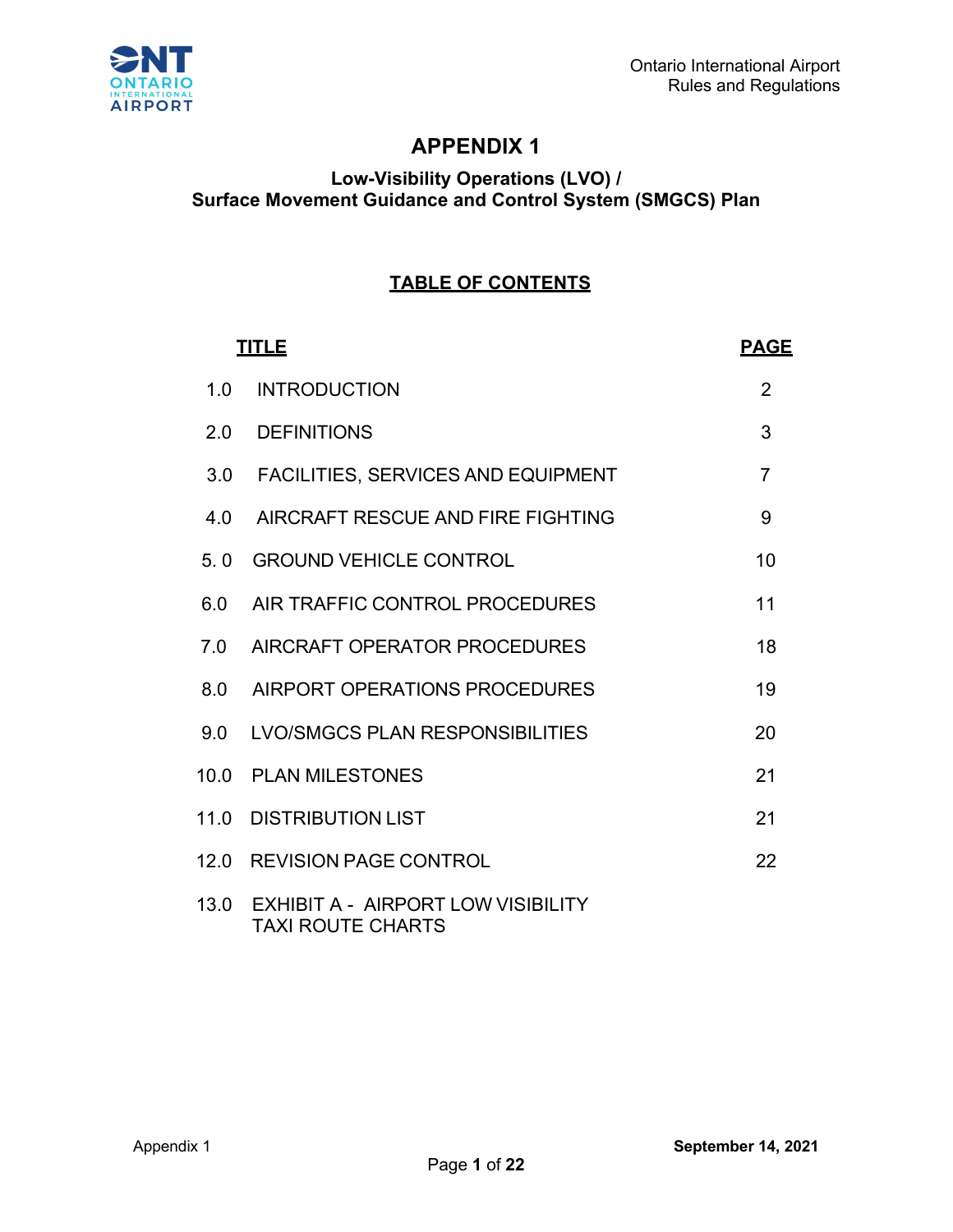

### **1.0 INTRODUCTION:**

- **1.1** This Low-Visibility/Surface Movement Guidance and Control System (LVO/SMGCS) Plan describes enhancements, procedures and actions at Ontario International Airport (ONT) is applicable to the airport operator, air traffic control (ATC), and other users and tenants of the Airport during low visibility conditions.
- **1.2** These enhancements, procedures, and actions are in accordance with the guidance set forth in Federal Aviation Administration (FAA) Advisory Circular 120-57A, Surface Movement Guidance and Control System, current edition and FAA Order 8000.94 Procedures for Establishing Airport Low-Visibility Operations/Surface Movement Guidance and Control System. A LVO/SMGCS Plan is necessary for airports where scheduled air carriers conduct takeoff or landing operations in visibility conditions where Runway Visual Range (RVR) values are 1,200 feet and below.
- **1.3** The procedures contained in this plan were developed by LVO/SMGCS Working Group which consisted of representatives from Airside Operations, City of Ontario Fire Department (OFD) Station 10 Aircraft Rescue and Firefighting (ARFF), ONT Airport Traffic Control Tower (ATCT), FAA Airports Regional Office, FAA Flight Standards, scheduled airlines, cargo carriers, and other tenants and aircraft operators.
- **1.4** This document supersedes policies, procedures, rules or guidelines for airports, aircraft or vehicles operators, or air traffic control, as established on January 20, 2021. It does prescribe certain airfield lighting and marking improvements and operating procedures that have been designed to enhance the safety and efficiency of aircraft and vehicle movements.
- **1.5** To enhance the safety of low visibility operations, 14 CFR Part 91 operators should follow the guidance in this plan to the maximum extent possible and expect follow-me assistance to and from the Runway environment.
- **1.6** This plan addresses current and future enhancements to support low visibility takeoff, landing, and taxiing operations at ONT. The LVO/ SMGCS Working Group will meet not less than once per year to assess low visibility operations and modify the plan asnecessary.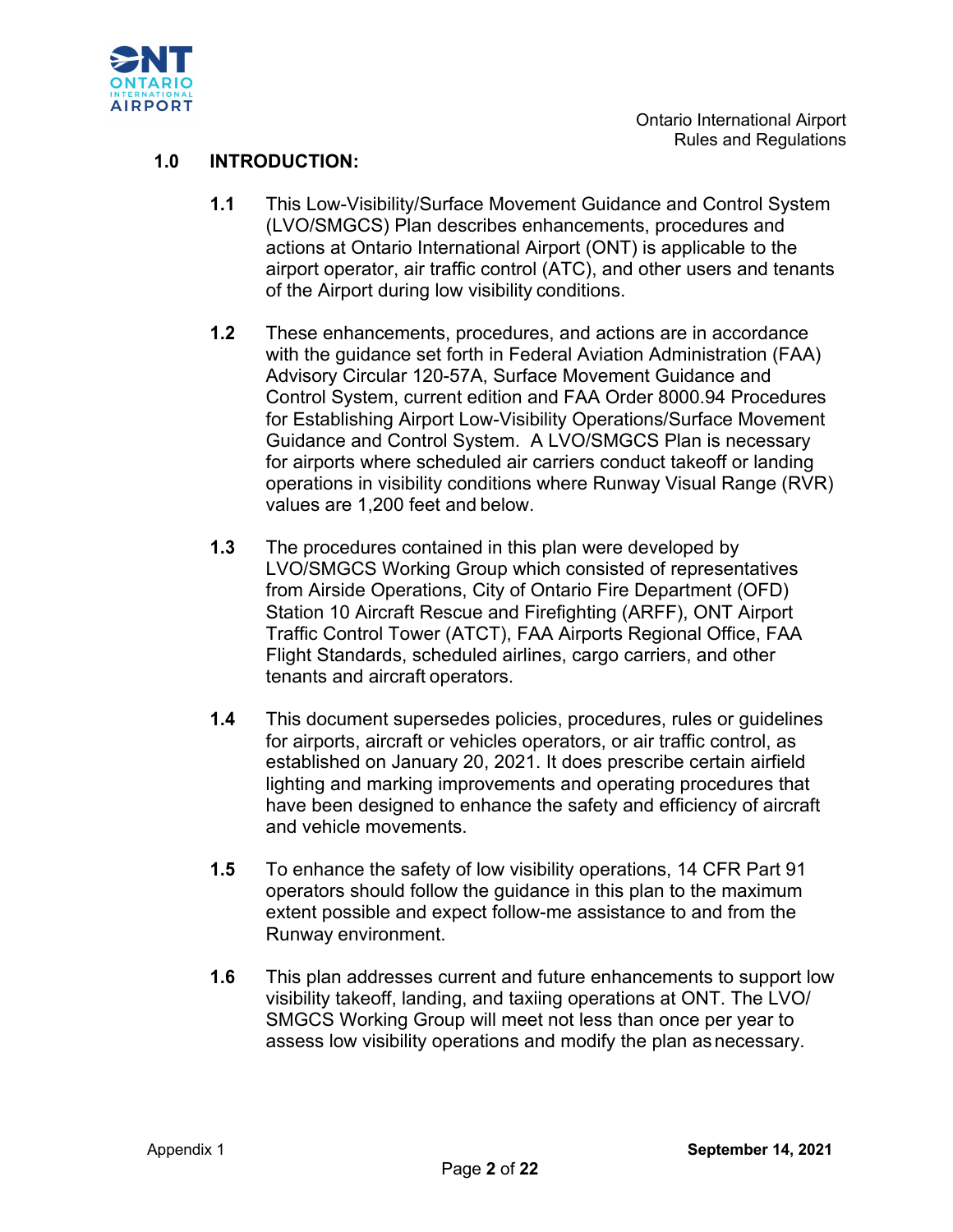

#### **2.0 DEFINITIONS:**

- **2.1** Airfield; The portion of the Airport intended to be used wholly or in part for the arrival, departure, and movement of aircraft.
- **2.2** Airport; Is the Ontario International Airport (ONT) owned and operated by the Ontario International Airport Authority (OIAA).
- **2.3** Airside Operations; The term "Airside Operations" refers to personnel assigned from the Airside Operations Department who are responsible for the overall management of the airfield.
- **2.4** Air Carrier; Includes airlines and person(s) who undertake direct public air transportation, by aircraft, or other transportation arrangements. Air carriers do not include General Aviation (GA) aircraft operated for private purposes.
- **2.5** Air Traffic Control (ATC); All aspects of air traffic operations as regulated by Federal Aviation Administration (FAA) employees, Air Traffic Controllers, and other staff, at Federal facilities including: Air Traffic Control Tower (ATCT), Terminal Radar Approach Control (TRACON), and Air Route Traffic Control Center (ARTCC) within the National Airspace System (NAS).
- **2.6** Airport Apron Controller; Personnel from airline and/or airport operations providing joint control of non-movement areas. Not in use at ONT.
- **2.7** Aircraft Apron; A defined area on the airport intended to accommodate aircraft for purposes of loading or unloading passengers or cargo, refueling, parking and maintenance. Apron areas include the following components:
	- **a.** Aircraft Parking Positions, Passenger Terminal Gates and Cargo Ramps; Intended for aircraft parking where passengers enplane or deplane, and cargo is loaded or unloaded.
	- **b.** Aircraft Service Areas; adjacent to an aircraft parking position, or passenger terminal gate, aircraft service areas are where personnel stage Ground Service Equipment (GSE) used to load and unload aircraft.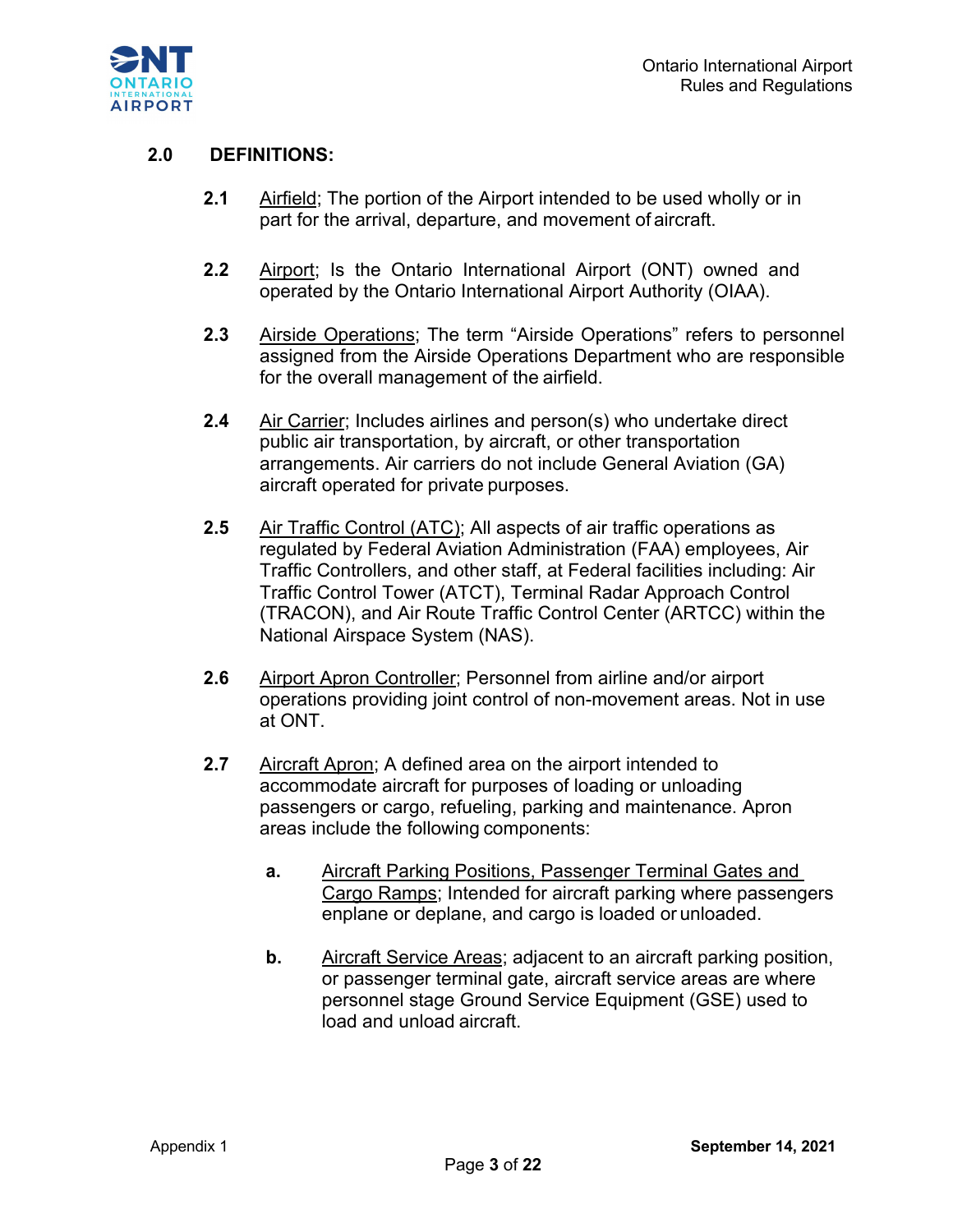

- **c.** Taxilanes; an area providing aircraft under taxi, or tow, access to and from aircraft parking positions, passenger terminal gates, and cargo ramps.
- **d.** Vehicle Roadways and Access Lanes; Identified rights of way on an aircraft apron area designated for ground service, Ontario Fire Department (OFD) Station 10 ARFF apparatus, and other emergency vehicles.
- **2.8** Aircraft Movement Area (AMA); Runways, Taxiways, and other areas on the AOA are used for taxi, hover, air taxi, takeoff, and landing of aircraft; exclusive of aircraft aprons, cargo ramps and aircraft parking positions.
- **2.9** Aircraft Non-Movement Area; ONT Non-Movement Areas include Taxilanes, Aircraft Aprons, Cargo Ramps, ATCT Non-Visibility Areas, and aircraft parking positions which, by definition, are not under FAA Air Traffic Control.
- **2.10** Controlling Region; Refers to the FAA geographic region in which the airport is located. ONT is located in the FAA Western-PacificRegion.
- **2.11** Emergency Access Roadways; Rights of way on aircraft movement areas designated for OFD Station 10 ARFF and other emergency vehicle operations.
- **2.12** Mandatory Runway Holding Position Signs, Markings and Guard Lights; A system of signs, markings and lights designed to protect the active Runway environment; installed on all Taxiways which intersect ONT Runways; they include the following:
	- **a.** Surface Painted Holding Position Markings; Installed at all Runway intersections, Surface Painted Holding Position Markings identify runway entrance/ exit locations. Surface Painted Holding Position Markings delineate the appropriate holding point for pilots and Airport users to remain clear of aircraft operating on the adjacent Runway.
	- **b.** Mandatory Runway Holding Position Signs; Installed at all Runway intersections, a Mandatory Runway Holding Position Sign is elevated with white numbers/letters on red background and collocated to the surface painted hold position marking.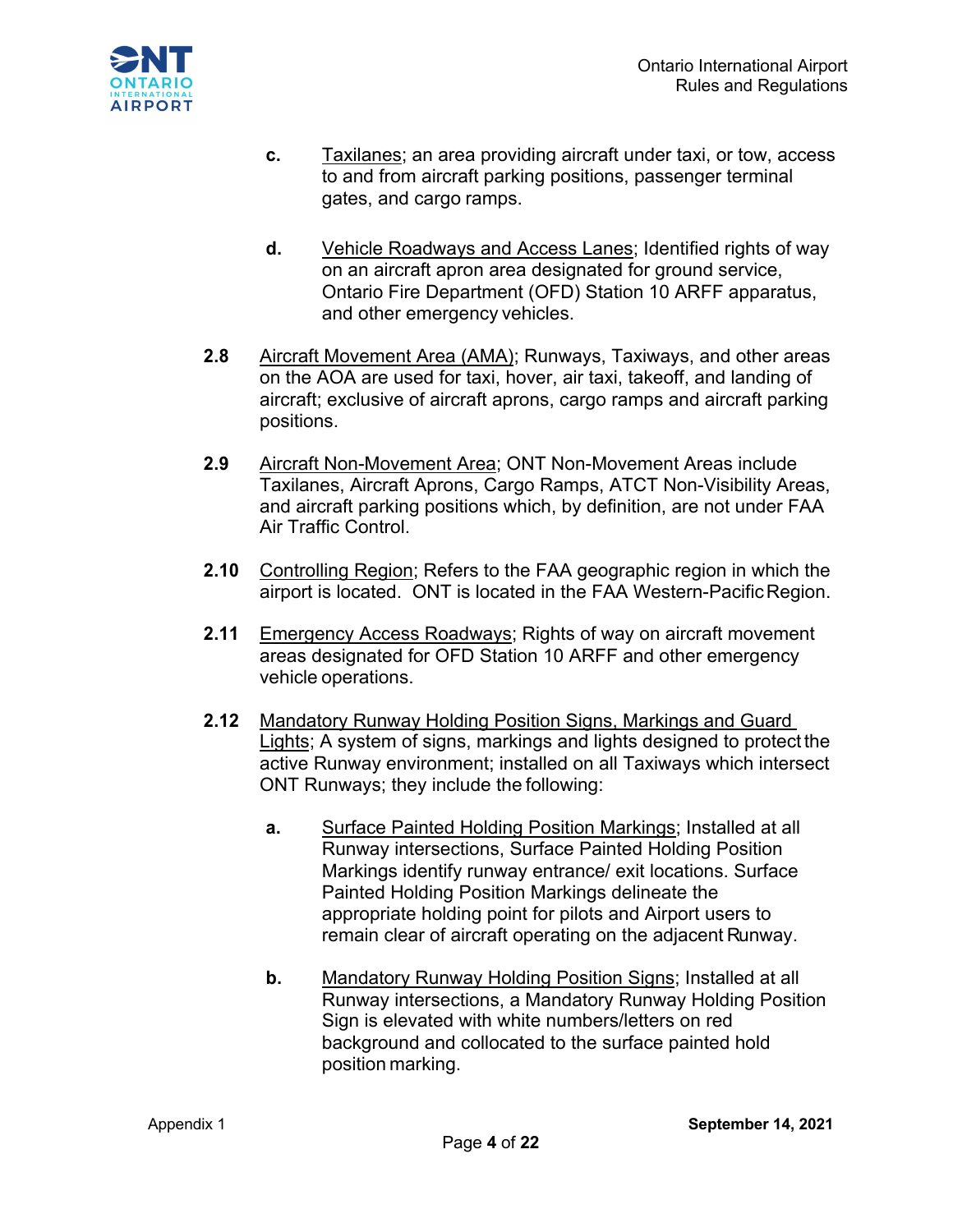

- **c.** Runway Guard Lights Elevated; installed at all runway intersections, Elevated Runway Guard Lights are a pair of alternating flash (wig-wag) yellow lights, installed on both sides of a Taxiway, co-located with Runway hold position markings to alert pilots and users to the presence of a Runway, assisting in the prevention of Runway incursions.
- **d.** Runway Guard Lights In-pavement; Installed at all Runway intersections, except the intersection of Taxiway P south of Runway 26R/08L, in-pavement Runway Guard Lights are an array of alternately flashing yellow lights installed across the entire Taxiway, co-located with a Runway holding position marking. In-pavement Runway Guard Lights alert pilots and Airport users to the presence of a Runway, assisting in prevention of Runway incursions.
- **e.** Enhanced Taxiway Centerline Markings; Installed at all Runway intersections, Enhanced Taxiway Centerline Markings are surface painted markings which have dashed yellow lines on each side of a solid yellow Taxiway centerline installed at all Taxiways preceding all Runway holding markings, signs and guard lights, which alert pilots and Airport users that they are approaching a Runway entrance.
- **f.** Holding Position Sign and Markings for ILS Critical Area/POFZ Boundary; Installed on the west end of Taxiway N to indicate the aircraft holding positions for Runway 08L ILS critical area. The elevated lighted signs are white letters on a red background and collocated to the surface painted ILS boundary markings.
- **2.13** Controlling Region; Refers to the FAA geographic region in which the airport is located. ONT is located in the FAA Western-Pacific Region.
- **2.14** Geographic Position Markings; Not installed at ONT, Geographic Position Markings are pavement markings used to identify the location of aircraft or vehicles during low visibility conditions.
- **2.15** Instrument Landing System (ILS); A system of FAA installed maintained and monitored Radio Navigational Aids used by ATC and aircraft to assist pilots on approach to the Airport in low visibility and instrument metrological conditions. ONT is approved to accept ILS Category IIIb instrument approaches by appropriately equipped aircraft, operated by properly trained pilots, as regulated by theFAA.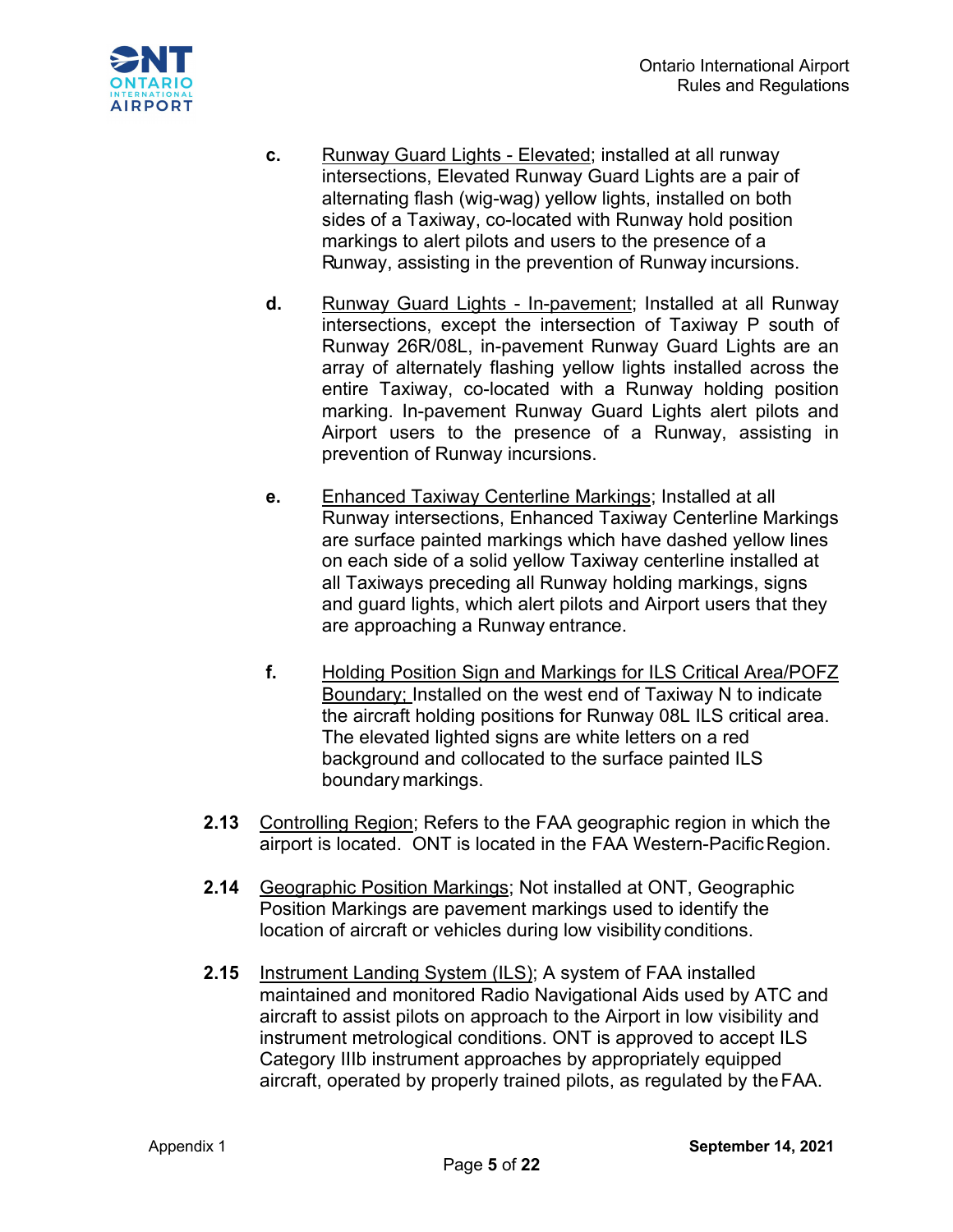

- **2.16** Low Visibility Operations; The movement of aircraft or vehicles on airfield dedicated paved surfaces when Runway Visual Range (RVR) values and visibility conditions are reported to be 1,200 feet orbelow.
- **2.17** Runway Status Lights; Not installed at ONT, Runway Status Lights consist of in-pavement red light fixtures located at Runway holding position markings, and ILS critical area holding position markings. Runway status lights may be automated or controllable by ATC and integrated for use with in-pavement (green) Taxiway centerline leadon line lights at locations where aircraft will enter or cross a Runway.
- **2.18** Runway Visual Range (RVR); a value, in feet, of horizontal visibility measured parallel a Runway centerline. RVR values are measured at three (3) locations along the length of a Runway: Touchdown, Midfield, and Rollout. ONT RVR measuring equipment is installed, maintained and monitored by the FAA.
- **2.19** Low-Visibility Operations/Surface Movement Guidance and Control System (LVO/SMGCS) Plan; An LVO/SMGCS plan consists of and provides for guidance and control or regulation of all aircraft, ground vehicles, and personnel on the movement area of an aerodrome. Guidance relates to facilities, information and advice necessary to enable pilots of aircraft, and drivers of ground vehicles, to find their way on the aerodrome in low visibility conditions; to keep aircraft and/or vehicles on surfaces or areas intended fortheir specific use. Control or regulation means the measures necessary to prevent collision and to ensure the safe and efficient flow of aircraft and ground vehicle movement.
- **2.20** Surface Painted Direction Marking; Not installed at ONT, Surface Painted Direction Markings are usually installed where Taxiway direction signs cannot be installed, or where Taxiway direction information is needed to enhance Taxiway intersections.
- **2.21** Surface Painted Location Marking; Not installed at ONT, Surface Painted Location Markings are usually installed where Taxiway location signs cannot be installed, or where Taxiway location information is needed to enhance a Taxiway location.
- **2.22** Taxiway Centerline Lights; Taxiway centerline lights are a series of in-pavement green lights which lead aircraft to/from active runway environments in low-visibility operations. All major parallelTaxiways, and most connector Taxiways, at ONT are equipped with inpavement Taxiway centerline lighting systems.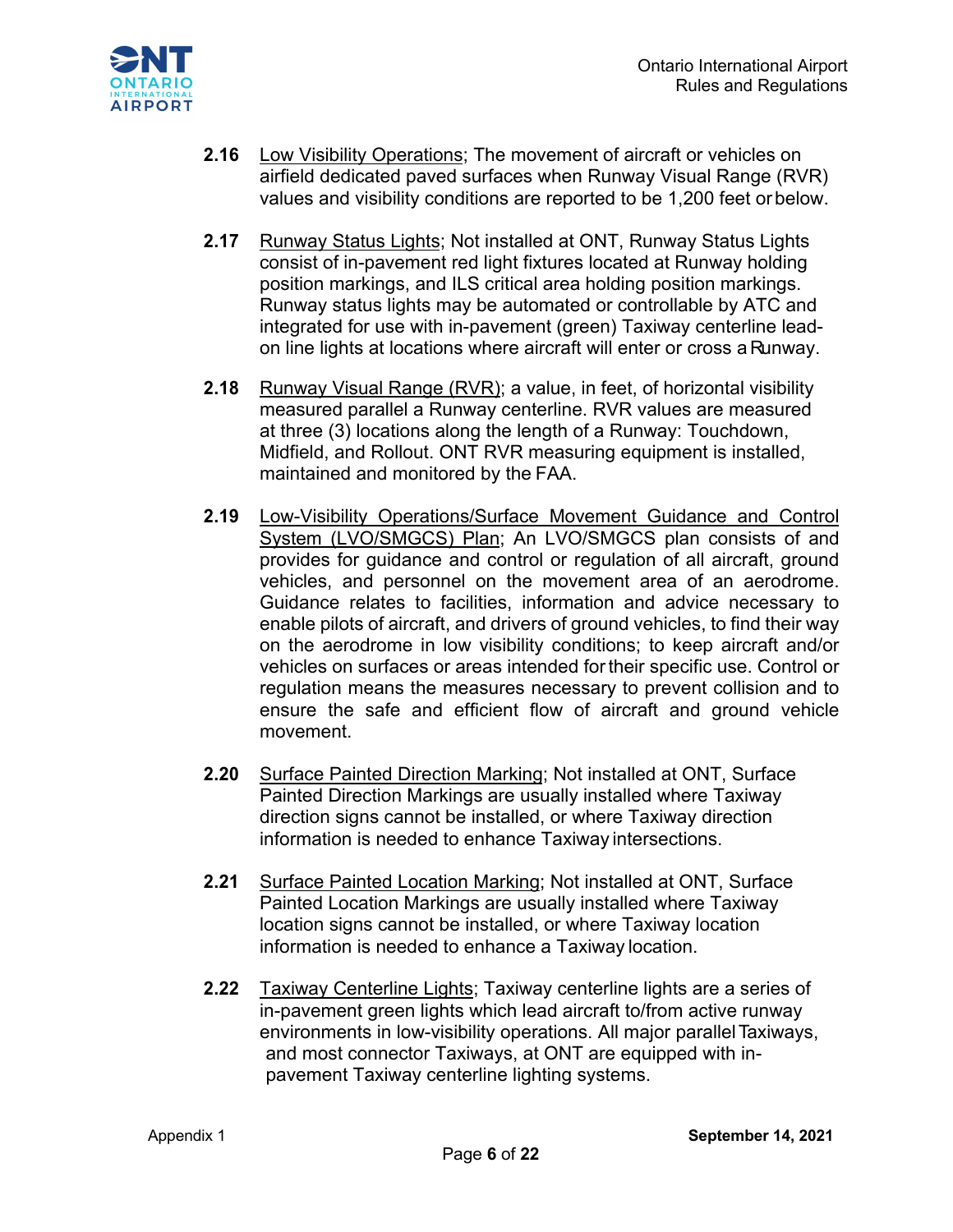

**2.23** Taxi Route; A specific sequence of lighted Taxiways used by aircraft during low visibility operations.

#### **3.0 FACILITIES, SERVICES AND EQUIPMENT:**

**3.1 Runways**; ONT has two (2) east-west parallel Runways used individually, or in combination, for takeoff and landing of aircraft.

All Runways are useable for takeoffs down to 500 feet RVR equipped with Runway Visual Range (RVR), High Intensity Runway Edge Lighting (HIRL), and Runway Centerline Lighting (CL).

- **a.** Runway 26L is available for landings down to 600 feet RVR; marked as a Precision Instrument Runway (PIR) with 10,200 feet Takeoff Runway Distance Available (TODA) and Landing Distance Available (LDA), Runway 26L is approved to accept Category-IIIb Instrument Landing System (ILS) approaches, and is equipped with RVR, ALSF-2 Approach Lighting System (ALS) with Sequenced Flasher (SF), and Precision Approach Path Indicator (PAPI) lights. Runway 26L lighting includes: HIRL, CL, Touchdown Zone Lights (TDZL), and rapid exit Taxiway centerline lighting.
- **b.** Runway 26R is available for landings down to 2400 feet RVR; marked as a PIR with 12,200 feet TODA and LDA, Runway 26R is approved to accept ILS Category-I approaches, and is equipped with RVR, Medium Intensity Approach Lighting System with Runway Alignment Indicator Lights (MALS-R), and PAPI. Runway 26R lighting includes: HIRL, CL and rapid exit Taxiway centerline lights.
- **c.** Runway 08L is available for landings down to 1800 feet RVR; is marked as PIR with 12,200 feet TODA and 11,203 feet LDA (displaced threshold of 997 feet), is approved to accept ILS Category-I approaches; and, is equipped with RVR and MALS-R and PAPI. Runway 08L lighting includes: HIRL, TDZL, CL and rapid exit Taxiway centerline lights.
- **d.** Runway 08R is a visual approach Runway available for landing down to 5000 RVR, marked as a PIR with 10,200 feet TODA and LDA. Equipped with RVR and a PAPI, Runway 08R lighting includes: HIRL, CL and rapid exit Taxiway centerline lights.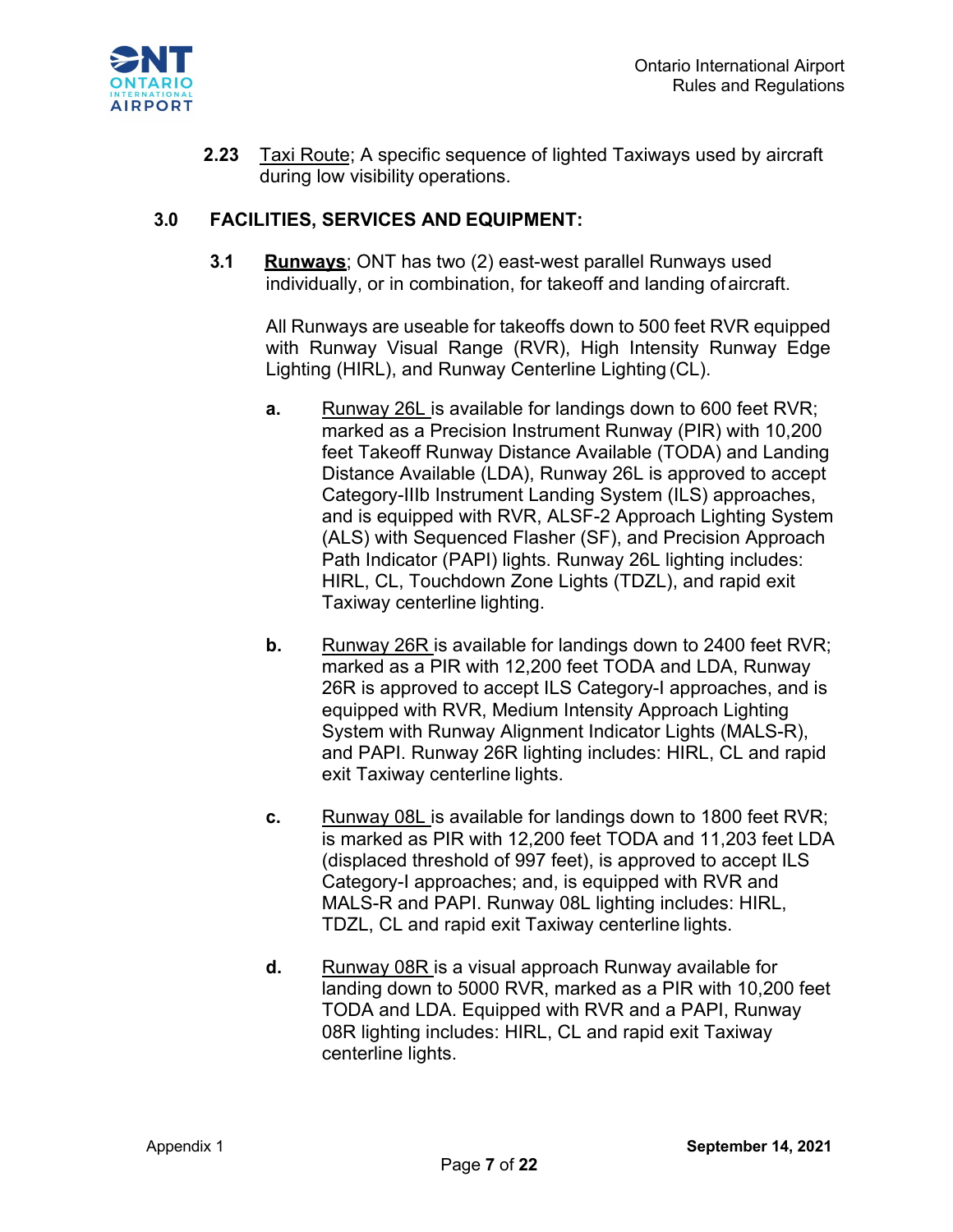

- **3.2 Taxiway Lighting**; Continuous green Taxiway centerline lights extend from all Runway rapid exit Taxiways and Runway end entrances. Continuous green Taxiway centerline lights and blue Taxiway edge lights also extend the full length of parallel Taxiways S and N and on Taxiways W and Y and, at all Taxiways which intersect Runways. Taxiway G and Taxiway N-1, do not meet FAA Advisory Circular AC120-57A lighting requirements for use as low visibility taxi routes; during low visibility conditions aircraft taxiing on these Taxiways require escort by Airside Operations.
- **3.3 Runway Guard Lights**; Elevated and in-pavement Runway Guard Lights are located at Runway access points and are illuminated at all times to prevent Runway incursions. (Please note there are no in-pavement Runway Guard Lights installed on Taxiway P south of Runway 26R/08L)
- **3.4 Runway Status Lights**; Not installed at ONT, see Section 2.17.
- **3.5 Taxiway Guidance Signing and Marking Inspections**; Taxiway guidance signage and marking are inspected routinely as part of the Airside Operations airport self-inspection program. Electronic monitoring is provided for all signs and lights associated with low visibility taxi routes. This monitoring alerts FAA ONT ATCT whenever the lighting system is inoperative.
- **3.6 Non-movement Area Control**; The Airport administers control of the AOA non-movement areas on all aircraft aprons, cargo ramps, aircraft parking positions and passenger terminal gates. Airport tenants control some AOA non-movement areas, Fixed Base Operators (FBO), as designated by airport leaseholds or private property. Appropriate movement and non-movement boundary area markings are installed at all aircraft apron boundaries.
- **3.7 Surface Movement Surveillance**; Airport Surface Detection Equipment Radar Equipment (ASDE-X) is not installed at ONT.
- **3.8 Aircraft Escort (Follow-me) Service**; Upon PIC or ATCT request, ONT Airside Operations will provide aircraft escort "follow-me" service to any requesting pilot/flight crew. However, aircraft escorts are subject to Airside Operations availability based on operational priorities.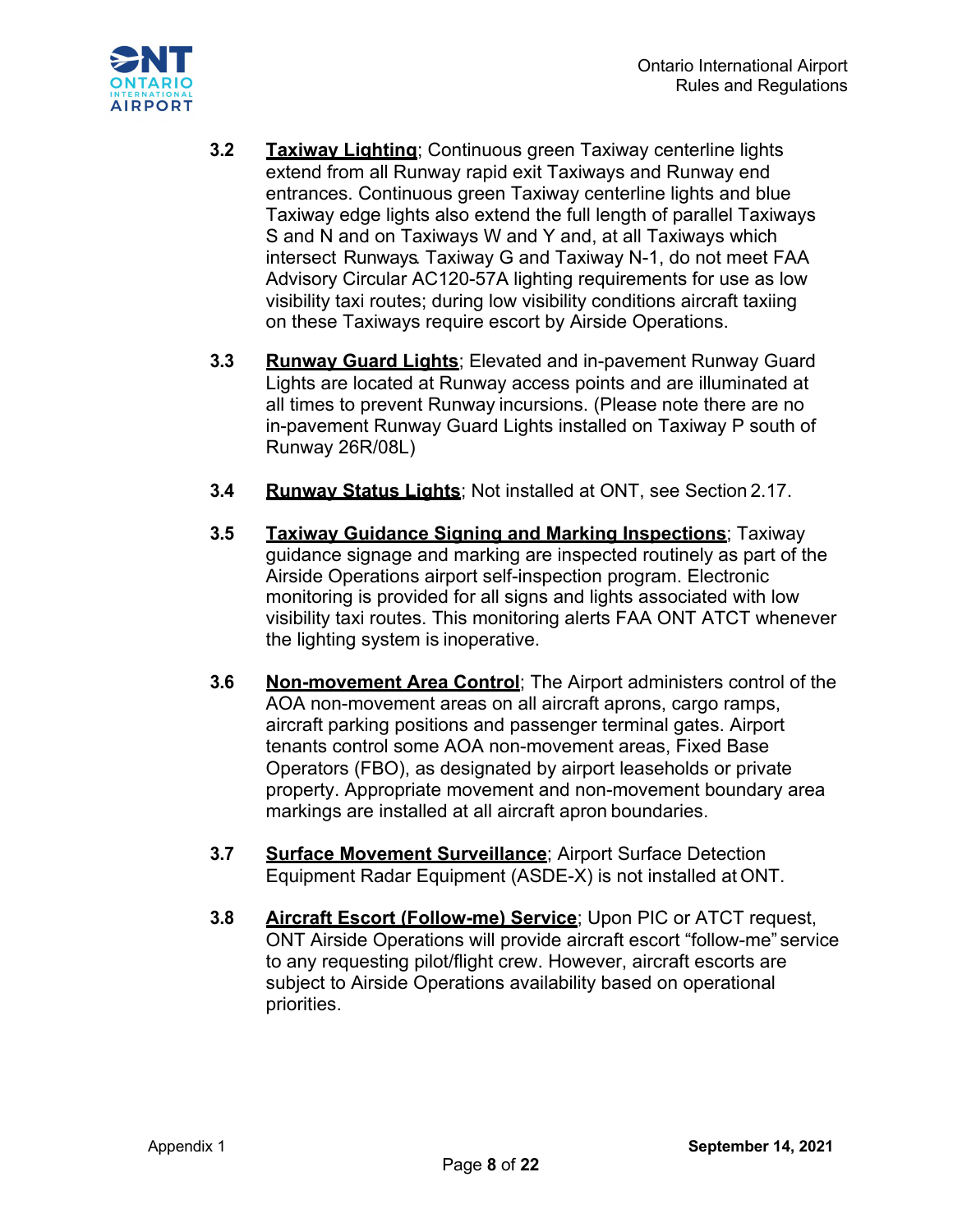

**3.9 Aircraft Parking and Passenger Boarding Bridge (PBB) Docking**;

The air carrier (airline), Pilot in Command (PIC), and/or airline service company, are responsible for aircraft within their control; when maneuvering on ONT aircraft parking positions and passenger terminal gates. Operation and docking of ONT PBB(s) to aircraft is the responsibility of the air carrier or aircraft service company operating the PBB. Airside Operations may escort aircraft to the movement area boundary of an aircraft parking position; however, air carriers and/or airline service companies shall assume control of aircraft parking operations when the PIC exits the AMA.

## **4.0 AIRCRAFT RESCUE AND FIRE FIGHTING (ARFF):**

**4.1 ARFF Response**; OFD Station 10 facilities are located south of the mid- point of Runway 26L/08R, south of Taxiway S. OFD Station 10 response times shall comply with FAA 14 CFR Part 139, as certificated. During low visibility operations, required ARFF apparatus and personnel continuously monitor operations, on stand-by ready, at OFD Station 10. ONT Airside Operations is responsible for notifying the OFD Station 10 Captain that current weather conditions have activated the ONT LVO/SMGCS Plan.

### **4.2 Emergency ARFF response when RVR values are 1,200 feet and below**;

- **a.** OFD Station 10 Captain(s) will place personnel on standby alert status when notified of LVO/SMGCS Plan activation.
- **b.** OFD Station 10 personnel must receive a clearance from ONT ATCT personnel prior to entering any aircraft movement area and notify ONT ATCT when all ARFF vehicles have cleared movement areas.
- **c.** OFD Station 10 personnel will also notify ONT ATCT on appropriate ONT ATCT frequencies when performing tactical operations on non- movement areas; and, when tactical operations have ceased and all ARFF apparatus are clear of those areas.
- **d.** OFD Station 10 personnel will notify Airside Operations of all activity requiring access to the AMA and when all ARFF equipment is clear of aircraft movement areas.
- **e.** OFD Station 10 personnel will become familiar with the low visibility taxi routes described in Exhibit 'A' - Published LVO/SMGCS Taxi Routes.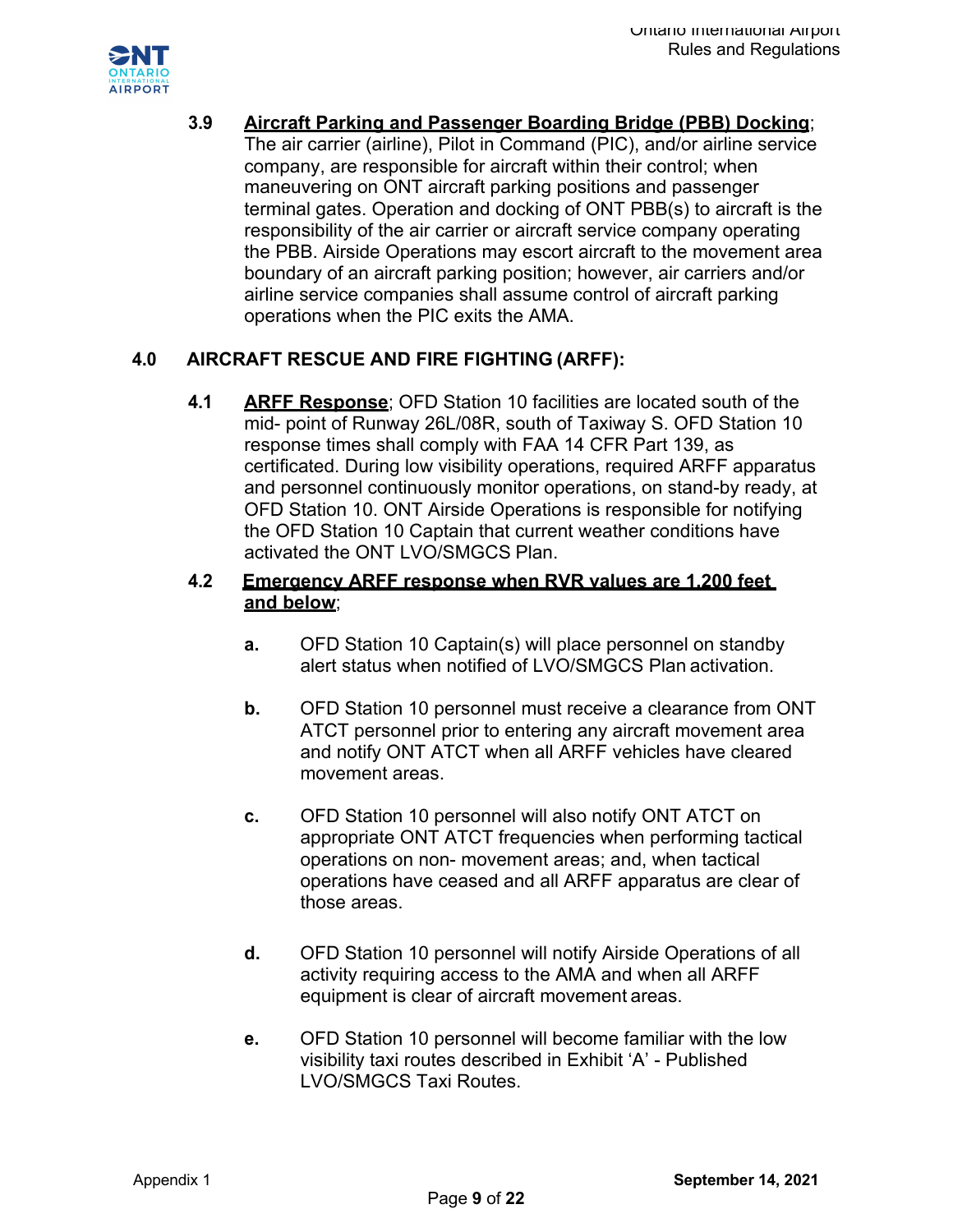

**4.3 ARFF Low Visibility Training**; OFD Station 10 conducts recurrent AMA intersection identification and familiarization for its personnel on a regular basis to ensure OFD Station 10 effectiveness and safety. OFD Station 10 training is also accomplished during disaster drill exercises as required by 14 CFR Part 139.325.

# **5.0 GROUND VEHICLE CONTROL:**

- **5.1 Ground Vehicle Access**; Vehicle access onto the airfield is controlled by a system of perimeter fencing, gates and restricted area access control through an individual security photo identification badge system. Mandatory vehicle markings and placards (company logos) are required to identify all vehicles in ONT Air Operations Areas (AOA). Non-permitted vehicles (vendors, and tenant contractors) must be tenant escorted, as individually approved by ONT Airside Operations. ONT Airport Police and Airside Operations personnel have authority over all vehicles operated on the AOA; and, may have any unauthorized vehicle or equipment, deemed unsafe and removed from the AOA.
- **5.2 Ground Vehicle Roadways**; Except for the necessary movement on exclusive lease areas, vehicles on the ONT AOA operate within a clearly marked system of vehicle roadways, access lanes, aircraft aprons and cargo ramps. Service roads are identified by solid white edge lines and a dashed white line used as centerline divider. Where a service road intersects a Taxiway, a solid white stop line is provided across the vehicle lane at a point that assures adequate clearance from taxiing aircraft. Standard "Stop" signs are installed in line with the surface painted white stop line, on the right side of the road, at each entrance. Dashed white/black "Zipper Lines" are installed across certain Taxiways where additional driver reference is needed during low-visibility conditions.
- **5.3 AMA Driver Training**: All ONT AOA drivers must be certified as having at least 8 hours practical (on-the-job) training provided by their individual employer, tenant, FBO, or tenant contractor. After completion of 8 hours of driver training, all drivers must complete an AMA Driver Training class inclusive of LVO/SMGCS procedures for vehicle operations during low visibility conditions are 1200 RVR or below as validated by ONT Airside Operations. All drivers must successfully complete the class and pass the driver training exam. All drivers shall complete this training, every 12 months, and or upon renewing their Ontario Airport Security Photo Identification Badge.
- **5.4 Access Restrictions**: Vehicles operated by Airside Operations and FAA Facility Maintenance personnel may with proper training, and with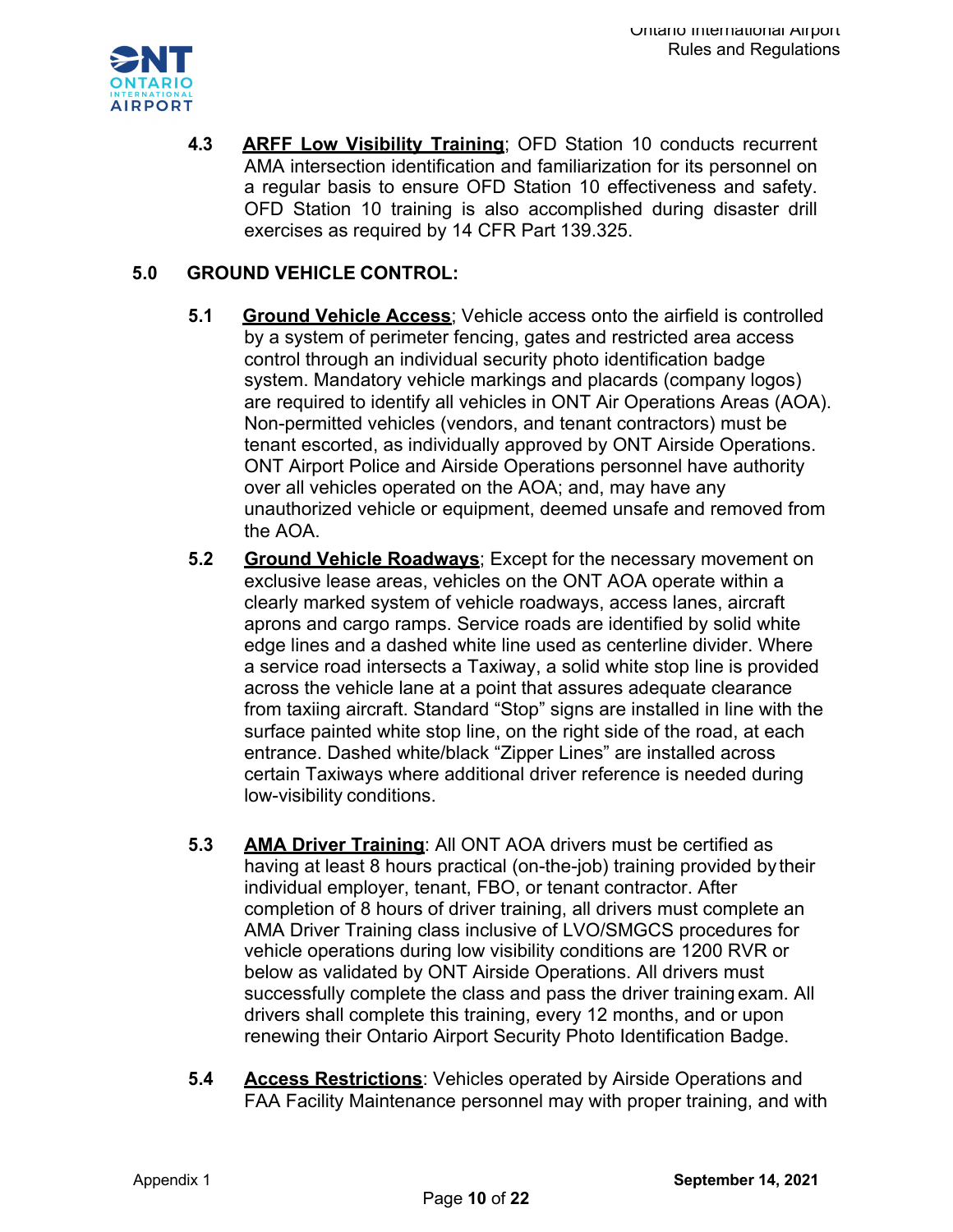

prior approval from ONT ATCT, access ONT AMA when displaying proper security photo identification badge(s) in vehicles equipped with 2-way VHF radio and lighting equipment.

- **5.5** All other access to the AMA will be coordinated and approved by ONT Airside Operations. During low visibility conditions (1200 RVR and below), no vehicles are permitted in the AMA that are not in direct support of the LVO/SMGCS Plan.
- **5.6 Construction**; ONT will obtain prior FAA approval for any temporary alternatives/changes to the ONT LVO/SMGCS Plan or taxi routes affected by AMA construction in accordance with FAA Order 8000.94, Paragraph 11b. Prior to implementation of the LVO/SMGCS Plan, Airside Operations will stop all construction activity and/or other specialized activity on the airfield that could interfere with aircraft movement.

## **6.0 AIR TRAFFIC CONTROL PROCEDURES:**

**6.1 Background and Operating Concept**; The ONT LVO/SMGCS plan provides guidance and control of aircraft between aircraft apron and cargo ramp boundaries, Taxiways, and Runways, in a safe and efficient manner during low visibility conditions. The coordinated efforts of ONT FAA ATCT and Airside Operations focus on assuring the safe movement of aircraft to avoid inadvertent or unauthorized entry onto the AMA.

When any one portion of the Airfield is in a low visibility condition; i.e., visibility (RVR) values are 1200 feet and below, the entire Airfield is Low Visibility conditions and LVO/SMGCS procedures and restrictions are in effect.

The concept for accomplishing these objectives is to use the Runways in a westerly flow direction only. The principal arrival Runway is Runway 26L while both Runways may be used for departures.

**6.2 Visibility Reporting**; ONT ATCT personnel will coordinate with Airside Operations when lowering ceiling and visibility conditions indicate RVR values of 1,200 feet are imminent and LVO/SMGCS procedures will go into effect. Airside Operations shall notify all ONT airlines, airline service companies, and GJC, by telephone or other communications. Individual airlines will be responsible for notifying their staff and service companies, or vendors, not notified by Airside Operations, that the LVO/SMGCS plan is in effect. ONT ATCT will coordinate with Airside Operations prior to implementation of LVO/SMGCS procedures, for a visual inspectionof all in-pavement Runway Guard Lights, Elevated Runway Guard Lights, Runway and Taxiway centerline and edge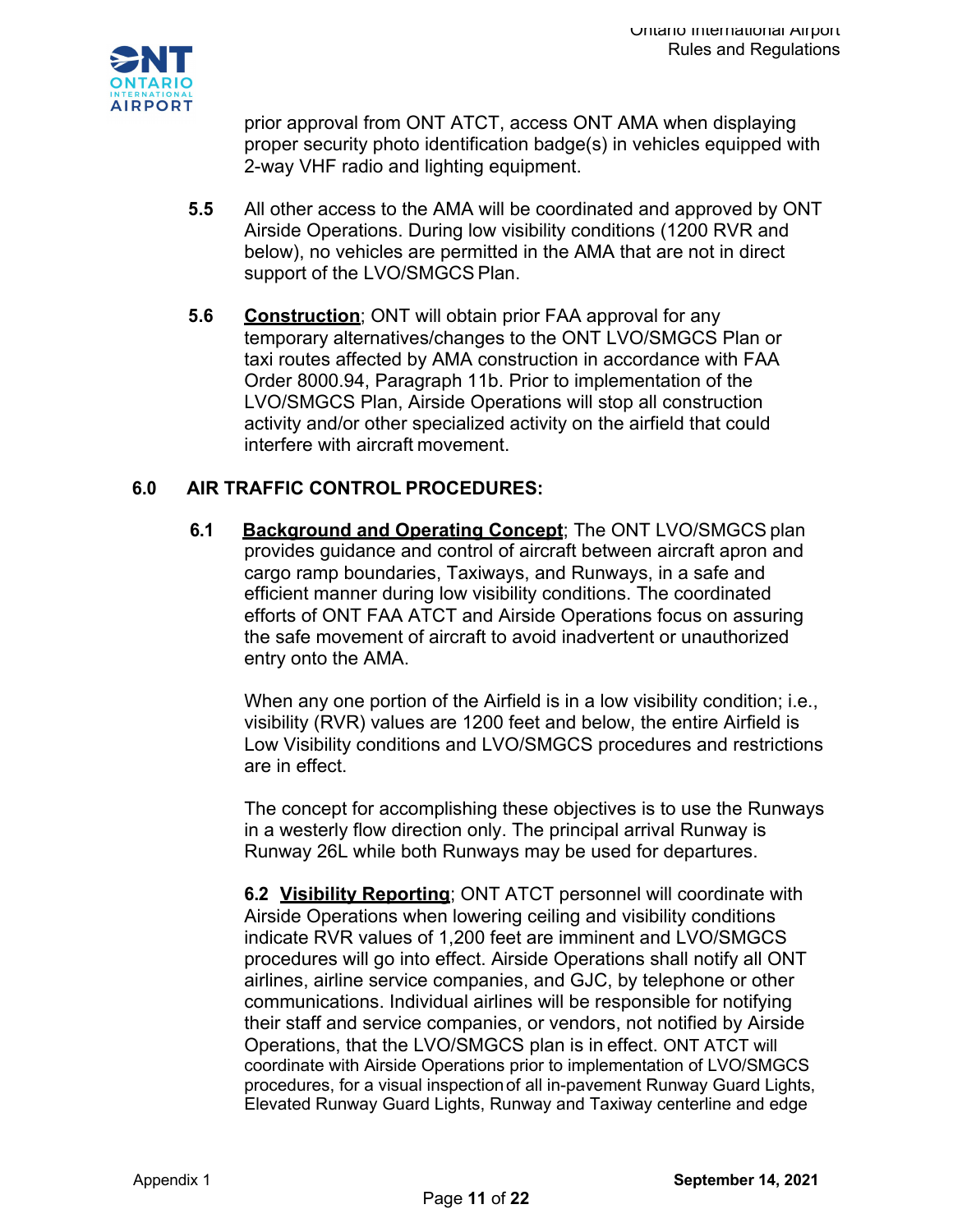

lights and internally illuminated signs for their operational status.

Airside Operations shall report the operational condition of each lighting system and signs to ONT ATCT personnel every two hours until RVR values exceed 4,000 feet.

These procedures shall be terminated by ONT ATCT when no longer deemed necessary due to then prevailing weather conditions. ONT ATCT will also advise ONT Airside Operations when the LVO/SMGCS Plan is no longer required. ONT Airside Operations will advise airport tenants and other organizations noted above that the LVO/SMGCS Plan is no longer in effect. Airlines will make appropriate internal notifications when the LVO/SMGCS Plan has been terminated.

**6.3 Departures**; Each airline or aircraft operator is responsible for positioning their aircraft at the AMA boundary prior to taxi. This may be accomplished with a tug, signalman, follow-me escort vehicles, or other appropriate means, including unassisted taxi, when visibilities on aircraft aprons or cargo ramps permit.

Aircraft established at the movement area boundary, shall contact ONT ATCT ground control for taxi instructions. ONT ATCT may provide RVR readings to pilots prior to taxiing in the movement area.

When RVR values are 1,200 feet and below, all Taxiway lighting shall be illuminated.

FAA Air Traffic Controller(s) may use pilot position reports to monitor aircraft position prior to an aircraft entering an aircraft movement area.

FAA Air Traffic Controller(s) provide taxi instructions and traffic advisories appropriate to the route. The north parallel Taxiway, Taxiway N, is available for use by arrival and departure traffic from Runway 26R and Runway 26L.

The south parallel Taxiway, Taxiway S, is available for use by arrival and departure traffic to and from Runway 26L and Runway 26R with the exception of United Parcel Service (UPS) aircraft. All UPS aircraft will use Taxiway Y, Taxiway W, or Taxiway S5 for departures on Runway 26L and Runway 26R.

**6.4 Departure Routings**: Aircraft routings for departures will vary depending on the initial location of the aircraft. Aircraft must have ATC clearance prior to entering aircraft movement areas.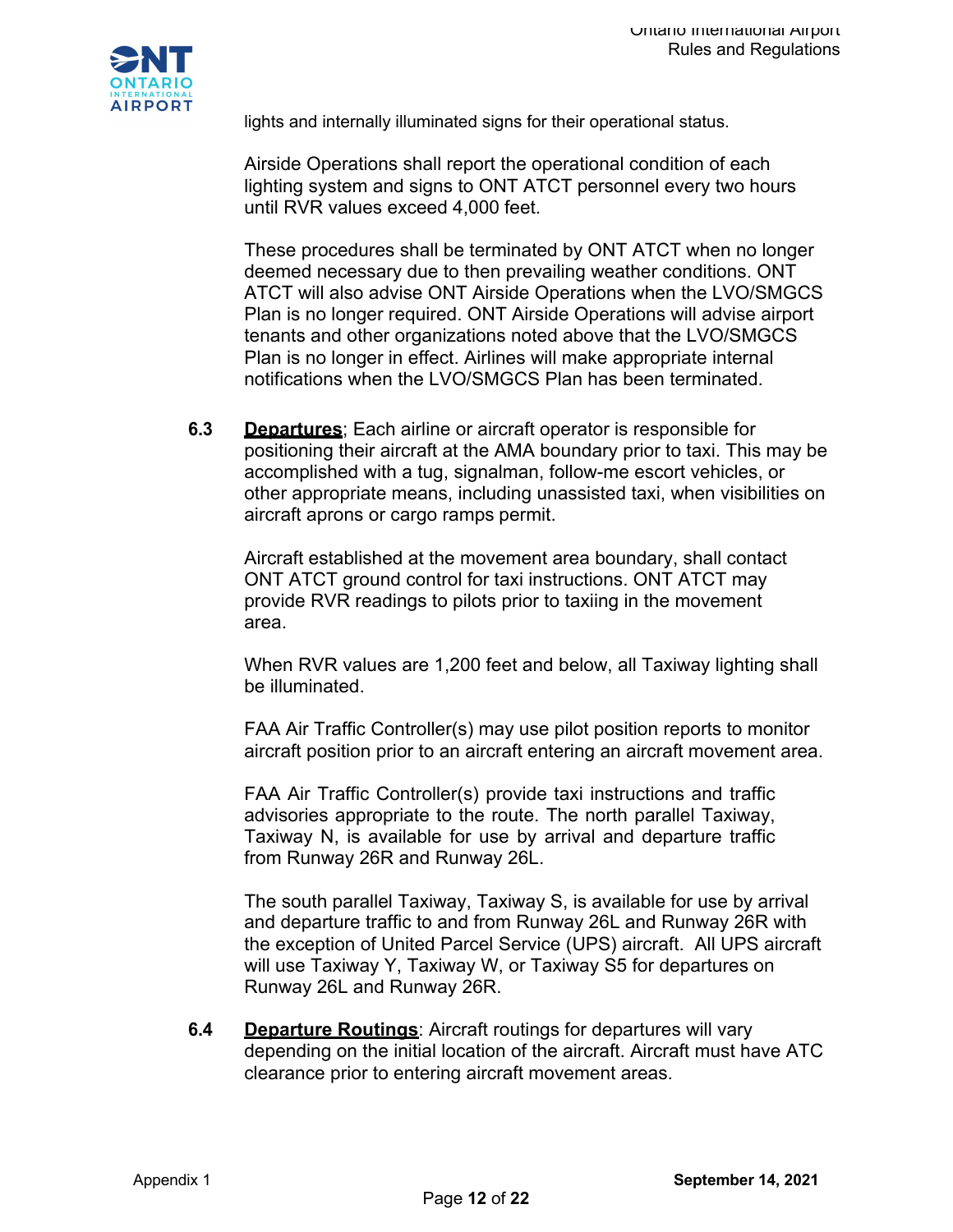

Aircraft already operating in an aircraft movement area when visibility drops below 500 feet RVR may continue taxi to the aircraft starting point, a designated holding point, or the assigned departure Runway per LVO/SMGCS plan taxi routes herein with ONT Airside Operations "follow-me" escort to all aircraft.

**a.** Runway 26R departures; When RVR values are 1200 feet, down to and including 500 feet:

- **(1)** Aircraft departing on Runway 26R from Terminal 2 proceed on Taxiway N -1 eastbound, or westbound, and continue south on Taxiway P or Taxiway R to Taxiway N. Aircraft proceed east on Taxiway N to Runway 26R.
- **(2)** Aircraft departing on Runway 26R from Terminal 4 precede Taxiway N-1 eastbound or westbound, and continue south on Taxiway U or Taxiway W, to Taxiway N. Aircraft proceed east on Taxiway N to Runway 26R.
- **(3)** Aircraft departing on Runway 26R from the Federal Express (FedEx) ramp, proceed on Taxilane A to either Taxiway B or Taxiway C south to Taxiway N. Aircraft proceed east on Taxiway N to Runway 26R.
- **(4)** Aircraft departing on Runway 26R from the International Arrivals Terminal (FIS) or Terminal 1 require Airside Operations escort from Taxiway G, to join Taxiway N. Airside Operations shall terminate the aircraft escort with ATCT after the aircraft has established Taxiway N. Aircraft proceed east on Taxiway N to Runway 26R.
- **(5)** Aircraft departing on Runway 26R from the United Parcel Service (UPS) ramp, proceed north on taxilanes Y1, Y2, or Y3 to Taxiway Y and hold short of the surface painted aircraft movement boundary marking for ONT ATCT direction to cross Runway 26L for departure sequencing from Runway 26R.
- **(6)** Aircraft departing on Runway 26R from the 600 series aircraft parking pads, the 700 series aircraft parking pads, and Guardian Jet Center (GJC) east and west general aviation ramps, proceed north on Taxilane S1, Taxiway F, Taxilane S4, Taxiway P to Taxiway S east to Taxiway W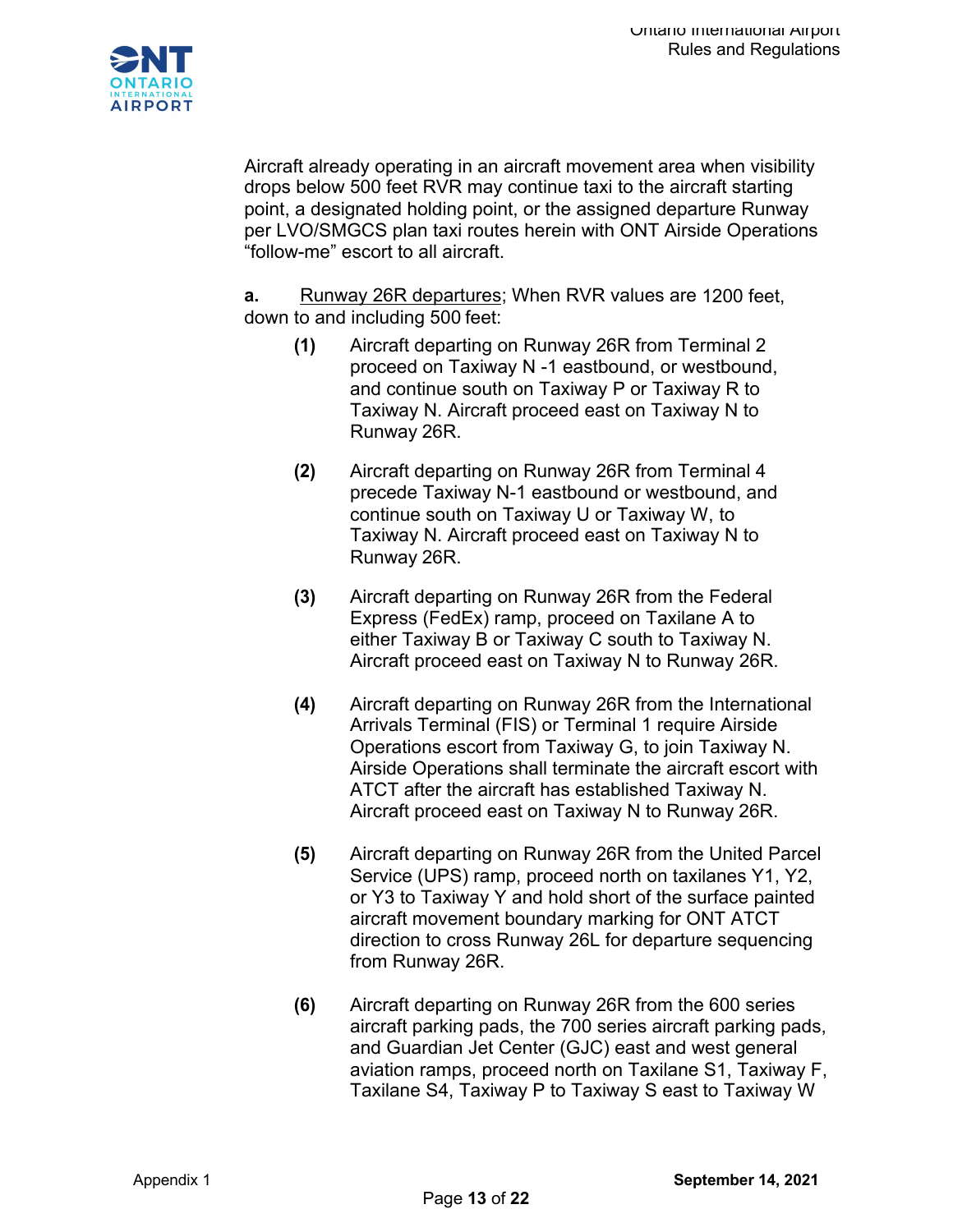

and hold short of Runway 26L for ONT ATCT direction to cross Runway 26L for departure sequencing from Runway 26R.

- **b.** Runway 26L departures; When RVR values are 1200 feet, down to and including 500 feet:
	- **(1)** Aircraft departing on Runway 26L from the 600 series aircraft parking pads, the 700 series aircraft parking pads, and GJC east and west general aviation ramps; proceed north on Taxilane S1, Taxiway F, Taxilane S4, or Taxiway P, to Taxiway S. Aircraft proceed east on Taxiway S. Aircraft hold short of Taxiway W for ONT ATCT departure sequencing from Runway 26L.
	- **(2)** Aircraft departing on Runway 26L from UPS cargo ramp proceed north on Taxilanes Y1, Y2, or Y3 to Taxiway Y and hold short of the surface painted aircraft movement boundary marking for ONT ATCT departure sequencing from Runway 26L.
	- **(3)** Aircraft departing on Runway 26L from Terminal 2 proceed on Taxiway N-1 eastbound, or westbound, and continue south on Taxiway P or Taxiway R to Taxiway N. Aircraft proceed east on Taxiway N and hold short of Runway 26R on Taxiway W for ONT ATCT direction to cross Runway 26R for departure sequencing from Runway 26L.
	- **(4)** Aircraft departing on Runway 26L from Terminal 4 proceed on Taxiway N-1 eastbound or westbound, and continue south on Taxiway U or Taxiway W, to Taxiway N. Aircraft proceed east on Taxiway N and hold short of Runway 26R on Taxiway W for ONT ATCT direction to cross Runway 26R for departure sequencing from Runway 26L.
	- **(5)** Aircraft departing on Runway 26L from the FedEx ramp proceed on Taxilane A to either Taxiway B or Taxiway C south to Taxiway N. Aircraft proceed east on Taxiway N and hold short of Runway 26R on Taxiway W for ONT ATCT direction to cross Runway 26R for departure sequencing on Runway 26L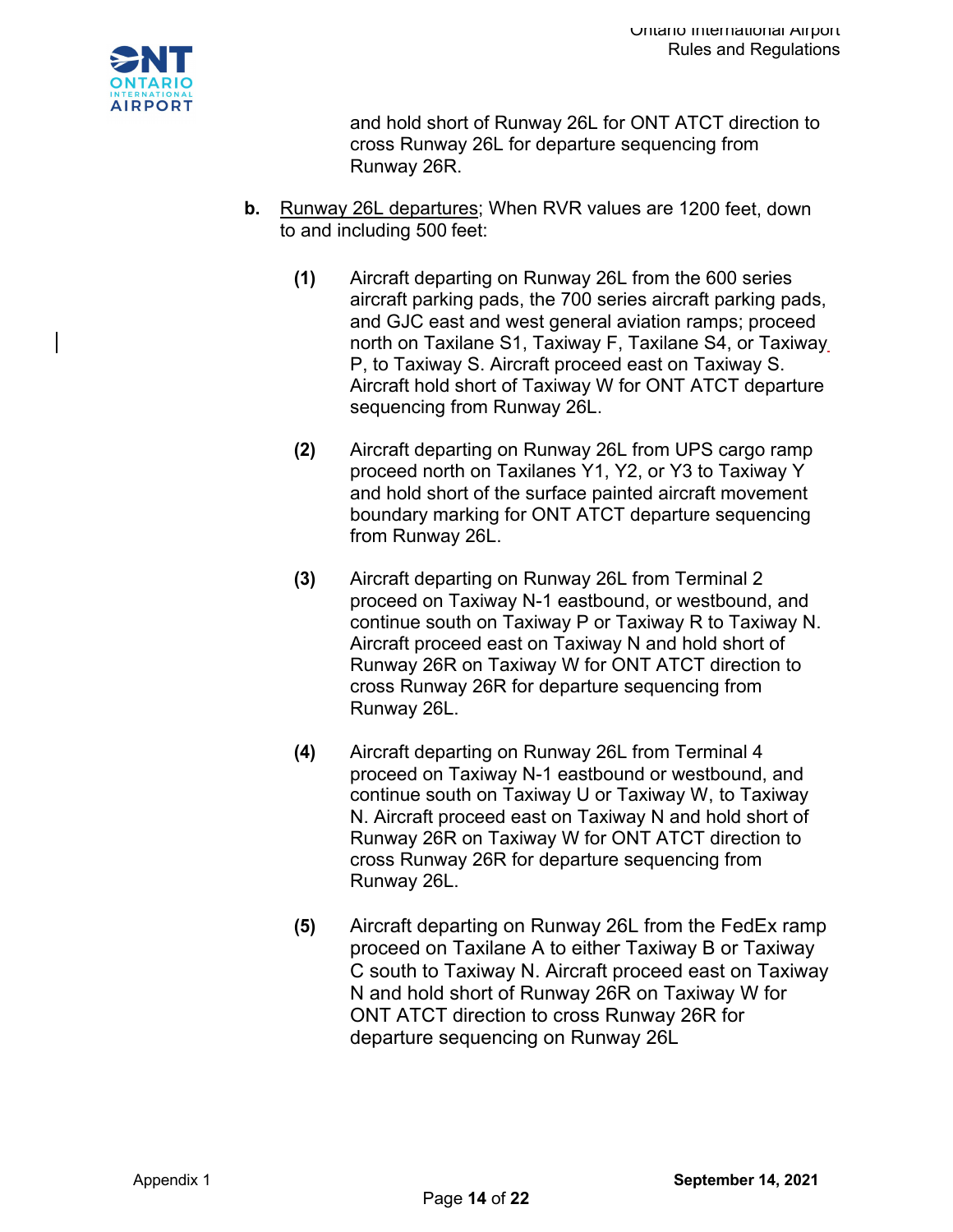

- **(6)** Aircraft departing on Runway 26L from the International Arrivals Terminal (FIS) or Terminal 1 require Airside Operations escort from Taxiway G, to join Taxiway N. Airside Operations shall terminate the aircraft escort with ATCT after the aircraft has been established on Taxiway N.
- **(7)** Aircraft proceed east on Taxiway N and hold short of Runway 26R on Taxiway W for ONT ATCT direction to cross Runway 26R for departure sequencing from Runway 26L.
- **c.** Runway 08L departures; When RVR values are 1200 feet, down to and including 500 feet:
	- **(1)** Aircraft departing on Runway 08L from Terminal 2 proceed west or east on Taxiway N-1 and turn south on Taxiway R or Taxiway P to Taxiway N. Aircraft proceed west on Taxiway N and hold short of Runway 08L for departure sequencing by ONT ATCT.
	- **(2)** Aircraft departing on Runway 08L from Terminal 4 proceed west or east on Taxilane N-1 and turn south on Taxiway V or Taxiway U to Taxiway N. Aircraft proceed west on Taxiway N and hold short of Runway 08L for departure sequencing by ONT ATCT.
	- **(3)** Aircraft departing on Runway 08L from the FedEx ramp proceed on Taxilane A to either Taxiway B or Taxiway C then south to Taxiway N and hold short of Runway 08L for departure sequencing by ONT ATCT.
	- **(4)** Aircraft departing on Runway 08L from the International Arrivals Terminal (FIS), or Terminal, 1 require Airside Operations escort from Taxiway G to join Taxiway N. Airside Operations shall terminate the aircraft escort with ATCT after the aircraft has established Taxiway N. Aircraft proceed west on Taxiway N and hold short of Runway 08L for departure sequencing by ONT ATCT.
	- **(5)** Aircraft departing on Runway 08L from the 600 series aircraft parking pads, 700 series aircraft parking pads, and GJC east and west general aviation ramps, proceed north on Taxilane S1, Taxiway F, Taxilane S4 or Taxiway P, proceed west on Taxiway S, hold short of Runway 08R. Upon ONT ATCT clearance, aircraft to cross Runway 08R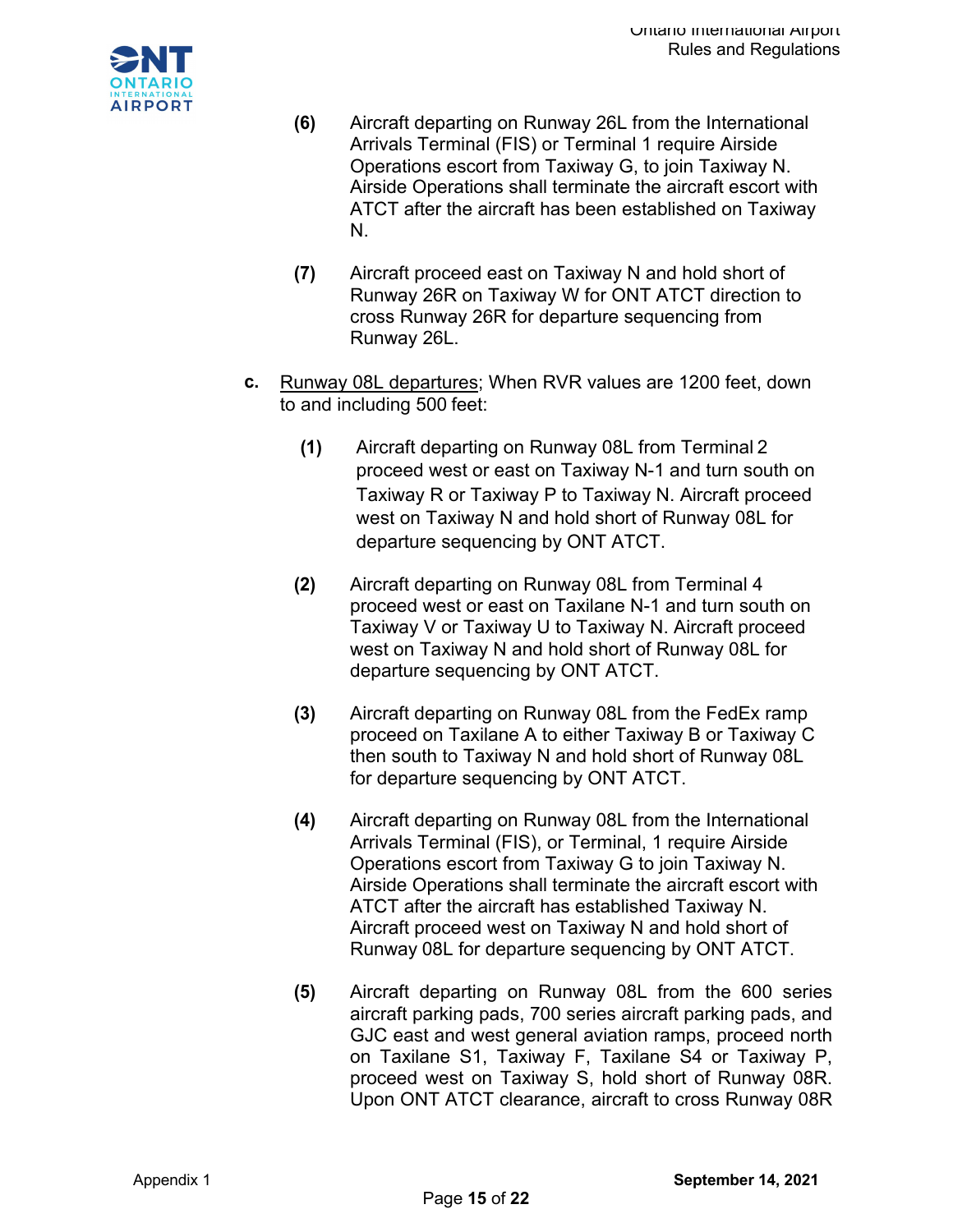

and Runway 08L to Taxiway N. Aircraft proceed west on Taxiway N and hold short of Runway 08L for departure sequencing by ONT ATCT.

**(6)** Aircraft departing on Runway 08L from UPS cargo ramp proceed north on Taxilanes Y1, Y2, or Y3, to Taxiway Y, then to Taxiway W or Taxiway S5 and hold short of Taxiway S. Upon ONT ATCT direction, aircraft proceed west on Taxiway S and hold short of Runway 08R for ONT ATCT clearance to cross Runway 08R and Runway 08L to Taxiway N. Aircraft proceed west on Taxiway N and hold short of Runway 08L for departure sequencing by ONT ATCT.

- **d.** Runway 08R departures; When RVR values are less than 1200 feet, down to and including 500 feet:
	- **(1)** Aircraft departing Runway 08R from 600 series aircraft parking pads, 700 series aircraft parking pads, and GJC east and west general aviation ramps; proceed north on Taxilane S1, Taxiway F, Taxilane S4, or Taxiway P, to Taxiway S. Aircraft proceed west on Taxiway S and hold short of Runway 08R for departure sequencing by ONT ATCT.
	- **(2)** Aircraft departing Runway 08R from UPS cargo ramp proceed north on Taxilanes Y1, Y2, or Y3 to Taxiway Y, then to Taxiway W or Taxiway S5 and hold short of Taxiway S for ONT ATCT departure sequencing on Runway 08R.
- **6.5 Arrivals**; When RVR values are 1,200 feet and below, all Taxiway lighting will be illuminated. All arrivals shall use Runway 26L, with ATC approved ILS CAT-III approaches certified to 600 RVR. Taxiway's S and N are primary arrival parallel Taxiways. ONT ATCT may ask arriving aircraft to report "clear" of the Runway or ILS critical area.

Aircraft already operating in the movement area when visibility drops below 500 feet RVR may continue taxi to the aircraft starting point, a designated holding point, or the assigned departure Runway per LVO/SMGCS plan taxi routes herein with ONT Airside Operations "follow-me" escort to all aircraft.

**a.** Runway 26L arrivals; When RVR values are 1200 feet, down to and including 600 feet: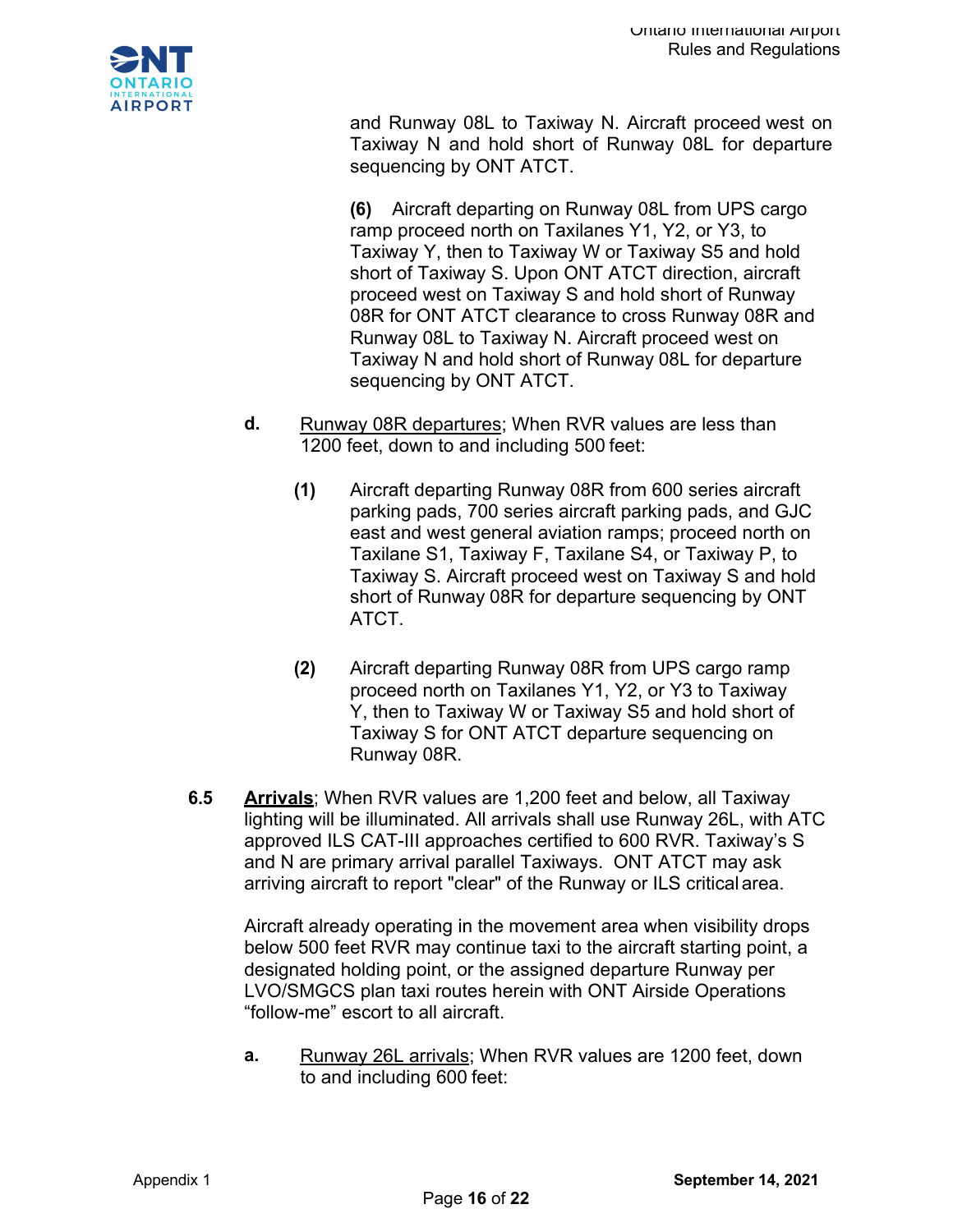

- **(1)** In general, aircraft arriving on Runway 26L exit Taxiway K to the north side or Taxiway F to the south side, as appropriate. If aircraft are unable to exit the Runway using the above Taxiways, aircraft are to continue roll out to the end of the Runway to exit on Taxiway D for north side parking and Taxiway S for south side parking.
- **(2)** Aircraft arriving Runway 26L for Passenger Terminal 2; exit the Runway at Taxiway K or Taxiway D to the north, hold short of Runway 26R until cleared by ONT ATCT to cross Runway 26R; clearing Runway 26R proceed east on Taxiway N to Taxiway P or Taxiway R, turn north on to Taxiway N1 to the assigned gate location.
- **(3)** Aircraft arriving on Runway 26L for Passenger Terminal 4; exit the Runway at Taxiway K or Taxiway D to the north, hold short of Runway 26R until cleared by ONT ATCT to cross Runway 26R; clearing Runway 26R, proceed east on Taxiway N to Taxiway U or Taxiway V north, turn on to Taxiway N1 to the assigned gate location.
- **(4)** Aircraft arriving on Runway 26L for the FedEx ramp exit Runway 26L at Taxiway K or Taxiway D to the north, hold short of Runway 26R until cleared by ONT ATCT to cross Runway 26R. Upon clearing Runway 26R proceed west on Taxiway N to either Taxiway C or Taxiway B to the assigned aircraft gate location.
- **(5)** Aircraft arriving on Runway 26L for the International Arrival Terminal (FIS) or Terminal 1 aircraft parking positions; exit the runway at Taxiway K or Taxiway D to the north, hold short of Runway 26R until cleared by ATCT to cross Runway 26R; clearing Runway 26R proceed east on Taxiway N for Airside Operations escort onto Taxiway G. Airside Operations will terminate all aircraft escorts upon aircraft entering the assigned gate.
- **(6)** Aircraft arriving on Runway 26L for the 600 series aircraft parking pads, the 700 series aircraft parking pads, or GJC both east or west general aviation ramp; exits Runway 26L at Taxiway F or Taxiway D to the south. Aircraft arriving for the 700 series aircraft parking pads, or GJC west general aviation ramp, proceed west or east on Taxiway S to Taxiway F or Taxilane way S1 south, as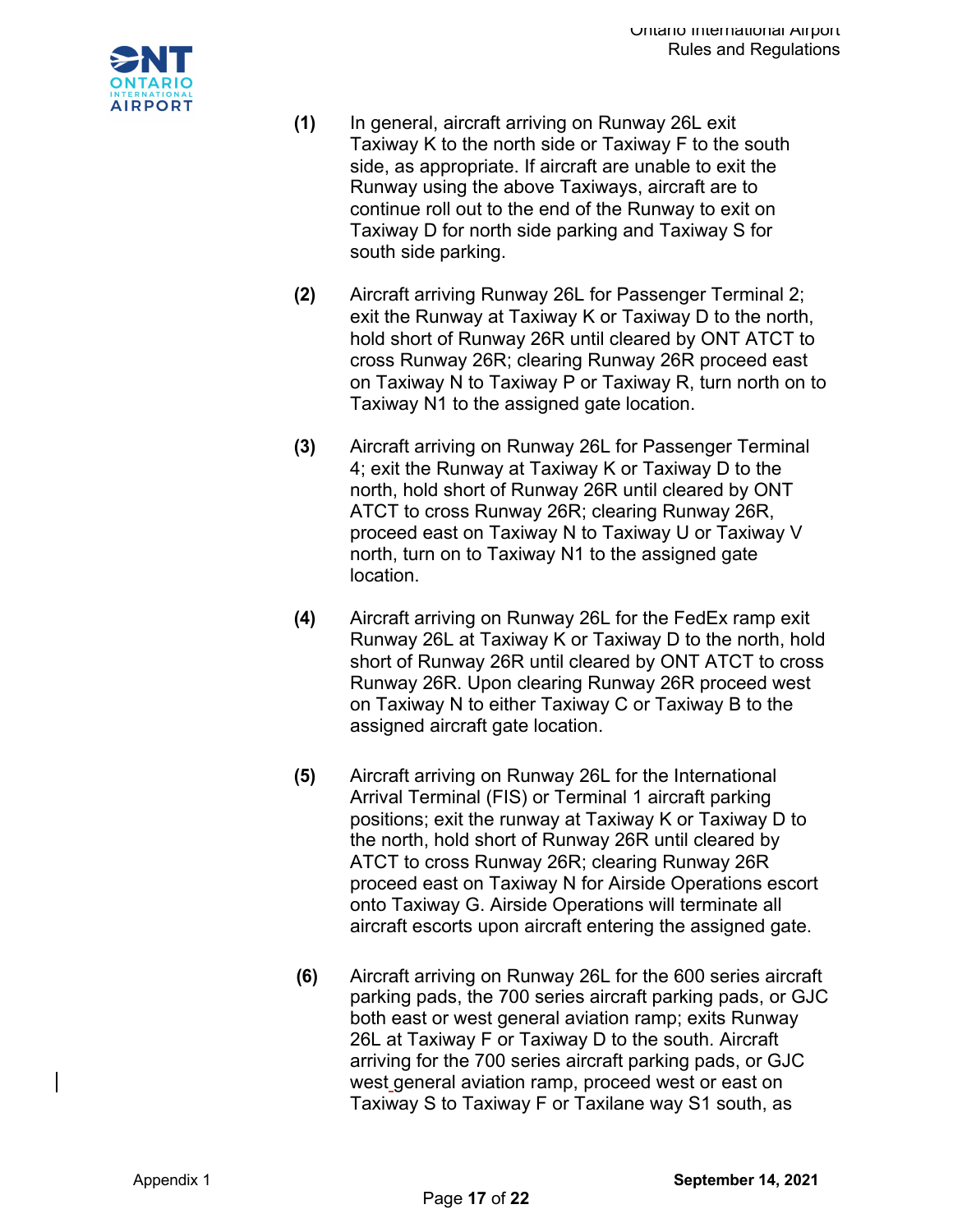

appropriate. Aircraft arriving GJC east general aviation ramp, or the 600 series aircraft parking pads, proceed east on Taxiway S, turn south on Taxilane S4, or Taxiway P.

- **(7)** Aircraft arriving Runway 26L for the UPS cargo ramp exit Runway 26L at Taxiway P, Taxiway F or Taxiway D to the south, proceed east on Taxiway S to Taxiway S5 or Taxiway W south. Aircraft must contact UPS ramp control on 131.325 MHz for UPS ramp parking assignment prior to entering Taxiway S5 or Taxiway W south of Taxiway S; proceed via Taxiway Y to Taxilanes Y1, Y2, or Y3, as appropriate. Taxiway Y and Taxilanes Y1. Y2, and Y3 south of Taxiway S and Taxiway W, are aircraft nonmovement areas.
- **(8)** Aircraft shall not be cleared to land while an aircraft is on or crossing the arrival Runway; and, aircraft shall not be cleared to cross or taxi onto a Runway on which an aircraft has been cleared to land.
- **6.6 Aircraft Operations when RVR values are below 500 feet**; Air carriers are not permitted to enter ONT AMA when RVR values are below 500 feet. However, air carrier operators already operating in the AMA when visibility drops below 500 feet RVR may continue taxi to the aircraft starting point, a designated holding point, or the assigned departure Runway, per LVO/SMCGS plan taxi routes with ONT Airside Operations "follow- me" escort available to all aircraft.
- **6.7 Aircraft Maintenance - High Power Aircraft Engine Run (run-up)**; Aircraft maintenance high power engine runs (run-up) are not permitted whenever ONT Airport Terminal Information Service (ATIS) reported visibility is less than 2 miles, and/or ceilings are less than 800 feet.

## **7.0 AIRCRAFT OPERATOR PROCEDURES DURING LOW VISIBILITY CONDITIONS:**

- **7.1 General**; A PIC conducting low visibility aircraft operations is required to have a current, FAA approved, ONT low visibility taxi route chart. Low visibility taxi routes are available on appropriate NOS, Jeppesen, and LIDO published charts. See Exhibit 'A'
- **7.2 When RVR values are at or above 500 feet RVR, Departures**;

Departures: All aircraft must have an FAA ATCT clearance prior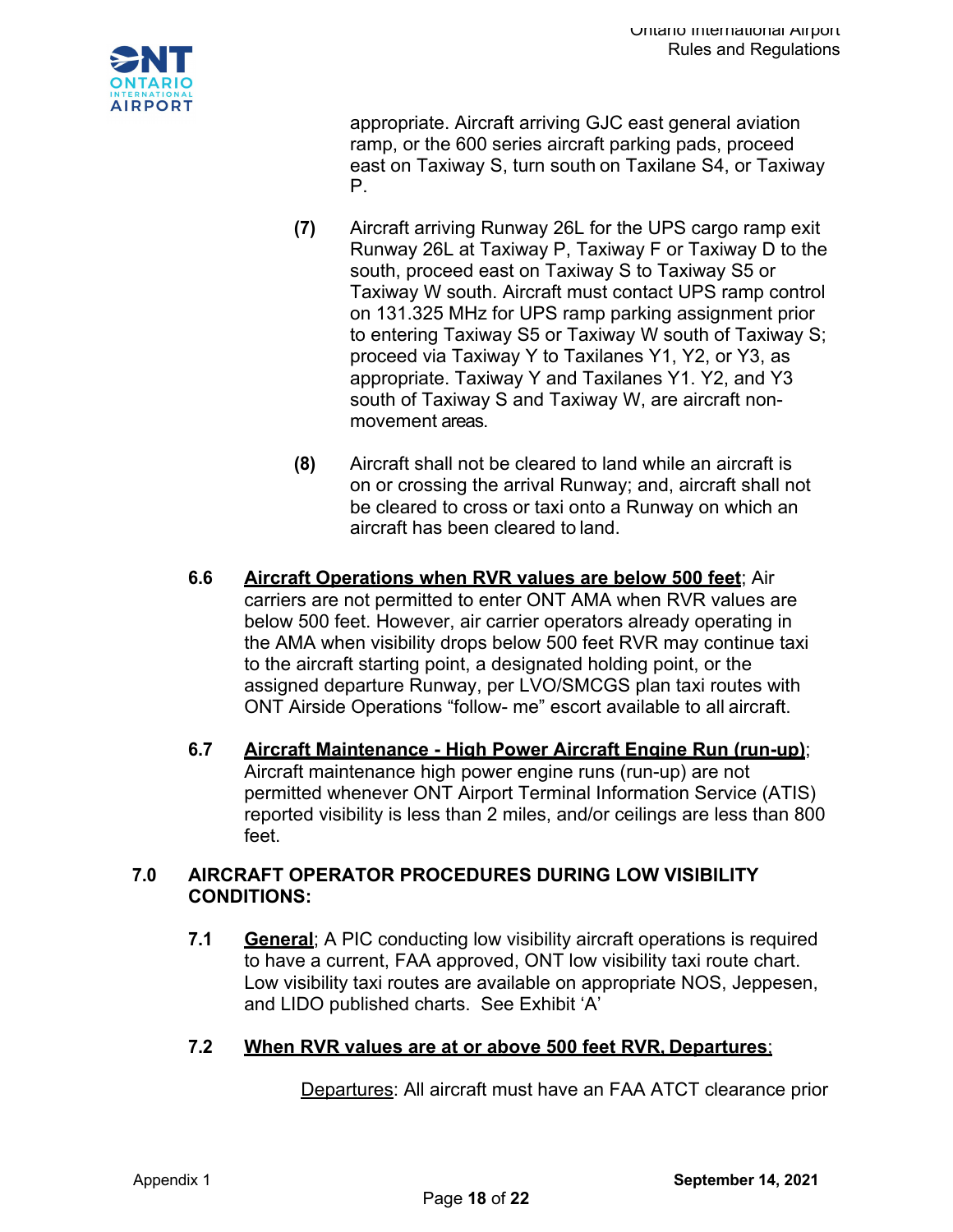

to entering any AMA. Departingaircraft will follow company LVO/SMGCS procedures for pushback and engine start prior to entering any aircraft movement area. PIC should request push back and taxi assistance from qualified airline ground service companies; including aircraft marshals, wing walkers and ground safety personnel, or other appropriate means set out in the airline's operating procedures to assist aircraft positioning for entry into aircraft movement areas. ONT Airside Operations "follow me" escort is available to all aircraft under tow for departure or relocation to an adjacent aircraft gate on Taxiway N-1.

### **7.3 When RVR values are at or above 600 feet RVR, Arrivals**;

- **a.** Arrivals: Arriving aircraft will follow company LVO/SMGCS procedures for taxi to aircraft parking positions, passenger terminal gates, and cargo ramps, as appropriate. Aircraft leaving ONT AMA are considered under the control of individual air carriers providing aircraft docking from qualified aircraft marshals, wing walkers, and ground safety personnel, or other appropriate means set out in the airline's operating procedures to assist aircraft parking.
- **b.** Taxi routing: See section 6.04 and 6.05 as above, herein this LVO/SMGCS Plan.
- **7.03 When RVR values are below 500 feet:** Air carriers are not permitted to enter ONT AMA when RVR values are below 500 feet. Air carrier operators already operating in the AMA when visibility drops below 500 feet RVR may continue taxi to the aircraft starting point, a designated holding point, or the assigned departure Runway with ONT Airside Operations "follow-me" escort available to all aircraft.

#### **8.0 AIRSIDE OPERATIONS PROCEDURES DURING LOW VISIBILITY OPERATIONS:**

#### **8.1 When RVR values are 1200 feet and below**;

- **a.** Airside Operations will notify OFD Station 10 when ATCT personnel activate/discontinue LVO/SMGCS Plan. OFD Station 10 personnel shall be on alert status while LVO/SMGCS Plan is in effect.
- **b.** Airside Operations will notify, or cause to make notifications to, air carriers and airport tenants regarding LVO/SMGCS conditions.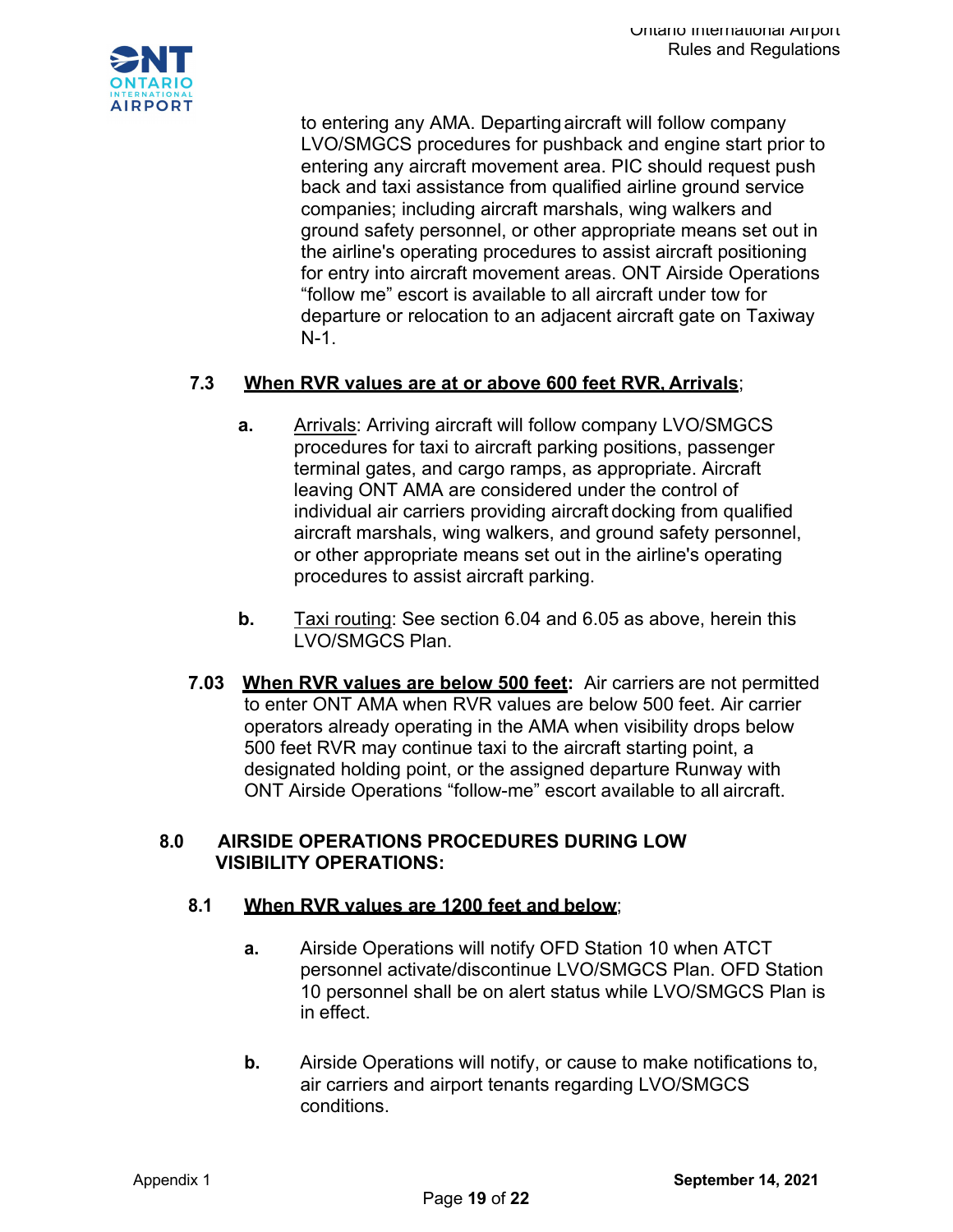

- **c.** Upon PIC or ONT ATCT request, ONT Airside Operations will provide aircraft escort "follow-me" service to any requesting pilot/flight crew. However, aircraft escorts are subject to Airside Operations availability based upon then current operational priorities.
- **d.** All Airside Operations personnel are trained in procedures necessary prior to conducting aircraft escorts in all weather conditions. Specific training guidelines are maintained in the Airside Operations office.
- **8.2 When visibility is less than 500 feet**; Air carrier operations are not permitted when RVR values are less than 500 feet. However, aircraft already operating in an AMA when visibility drops below 500 feet RVR may continue taxi to the aircraft starting point, a designated holding point, or the assigned departure Runway per LVO/SMGCS plan taxi routes herein.
- **8.3** Upon ONT ATCT or PIC request, ONT Airside Operations will provide "follow-me" escort services to the requesting pilot/flight crew aircraft.
- **8.4 Aircraft Maintenance - High Power Aircraft Engine Run (run-up)**; Aircraft maintenance high power engine runs (run-up) are not permitted whenever ONT Airport Terminal Information Service (ATIS) reported visibility is less than 2 miles, and/or ceilings are less than 800 feet.

## **9.0 LVO/SMGCS PLAN RESPONSIBILITIES:**

## **9.1 Airport Operator**;

- **a.** Serve as the point of contact for the LVO/SMGCS plan, hold meetings of the LVO/SMGCS Working Group and maintain documentation of proceedings.
- **b.** Coordinate a review of the LVO/SMGCS plan and airport activities on at least an annual basis, and amend, publish, and distribute the initial and revised LVO/SMGCS plan.
- **c.** Monitor adherence to the sections of the LVO/SMGCS plan under Airport control and take action to correct deficiencies.
- **d.** Conduct inspections, report failures and provide maintenance of lighting aids associated with the LVO/SMGCS plan.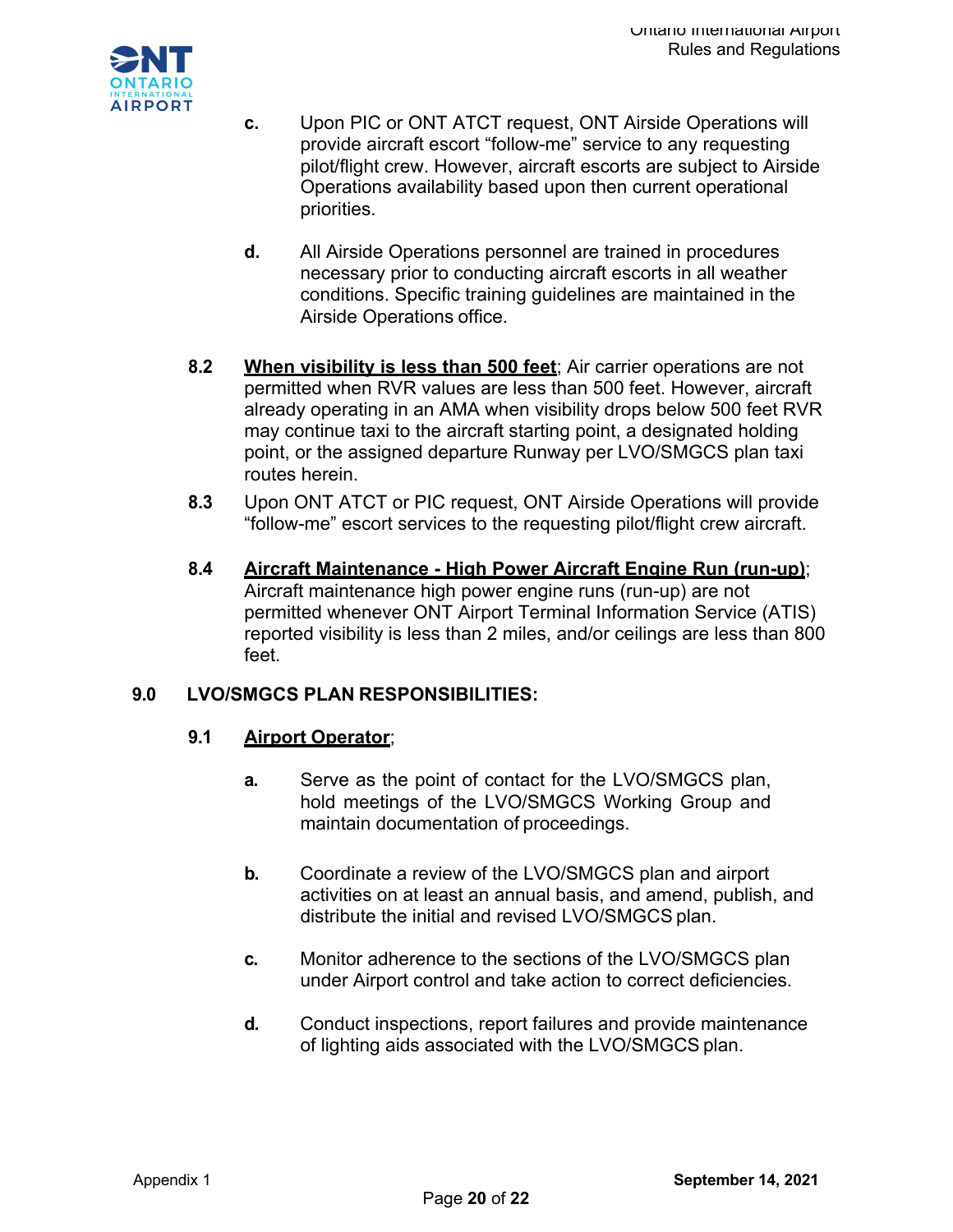

## **9.2 Airport Traffic Control Tower**;

- **a.** Initiate or terminate LVO/SMGCS procedures specified herein, Paragraph 6.0 - AIR TRAFFIC CONTROL PROCEDURES.
- **b.** Coordinate with Airside Operations Department prior to implement the LVO/SMGCS Plan.
- **c.** Provide directional assistance to OFD Station 10 units and other emergency equipment responding during an emergency in low visibility conditions.
- **d.** Monitor and control aircraft and vehicles in movement areas.
- **e.** Develop and coordinate the Low Visibility Taxi Routes charts with FAA Airport Safety Certification Division, FAA Flight Standards Division, and FAA Air Traffic Division, within the FAA Western-Pacific Region.

### **9.3 Airport Tenants**;

- **a.** Participate in the LVO/SMGCS Working Group and disseminate low visibility procedures to company employees.
- **b.** Train personnel in low visibility procedures.
- **c.** Enforce LVO/SMGCS plan driving procedures on the AOA.
- **d.** Assure adherence to all sections of the LVO/SMGCS plan that are under airport tenant control and take action to correct deficiencies.

#### **10.0 PLAN MILESTONES:**

- **10.1 Near Term LVO/SMGCS Plan**; Continue periodic meetings of the LVO/SMGCS working group. Make changes to the LVO/SMGCS Plan as necessary.
- **10.2 Long Term LVO/SMGCS Plan**; Continue to meet FAA mandates regarding LVO/SMGCS Plan and update any necessary lighting and markings required by future FAA publications.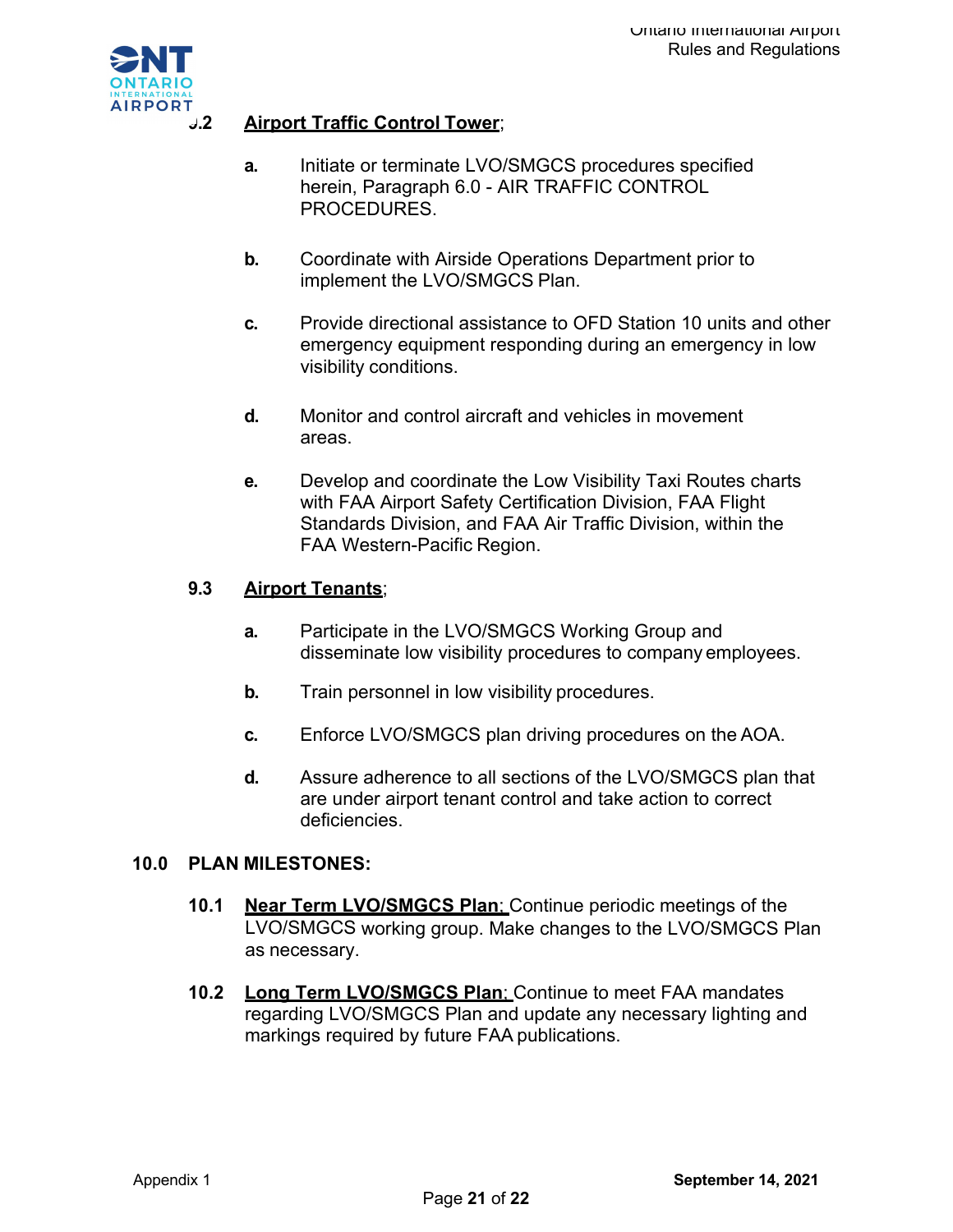

# **11.0 DISTRIBUTION LIST:**

FAA ONT Airport Traffic Control Tower Manager FAA Airports Western-Pacific Region FAA Flight Standards Division Western-Pacific Region ONT Airline Station Managers ONT Airline Chief Pilots ONT Fixed Based Operators ONT Aircraft Handling Companies ONT Aircraft Refueling Companies ONT Airline Caterers ONT Airport Management ONT Airside Operations OFD Station 10 Aircraft Rescue and Firefighting OPD Airport Bureau

## **12.0 REVISION PAGE CONTROL:**

| Remove Page(s)        | Dated      | <b>Insert Pages</b>   | Date       |
|-----------------------|------------|-----------------------|------------|
|                       |            |                       |            |
| All                   | 04/19/2007 | All                   | 06/01/2010 |
| All                   | 12/21/2012 | All                   | 01/30/2013 |
| All                   | 01/30/2013 | All                   | 04/01/2014 |
| All                   | 04/01/2014 | All                   | 12/18/2014 |
| All                   | 12/10/2018 | All                   | 12/10/2018 |
| All                   | 11/18/2019 | All                   | 11/18/2019 |
| All                   | 02/22/2021 | All                   | 02/22/2021 |
| 8, 13, 14, 15, 17, 19 | 09/14/2021 | 8, 13, 14, 15, 17, 19 | 09/14/2021 |

## **13.0 EXHIBIT 'A' - PUBLISHED AIRPORT LOW VISIBILITY CHARTS**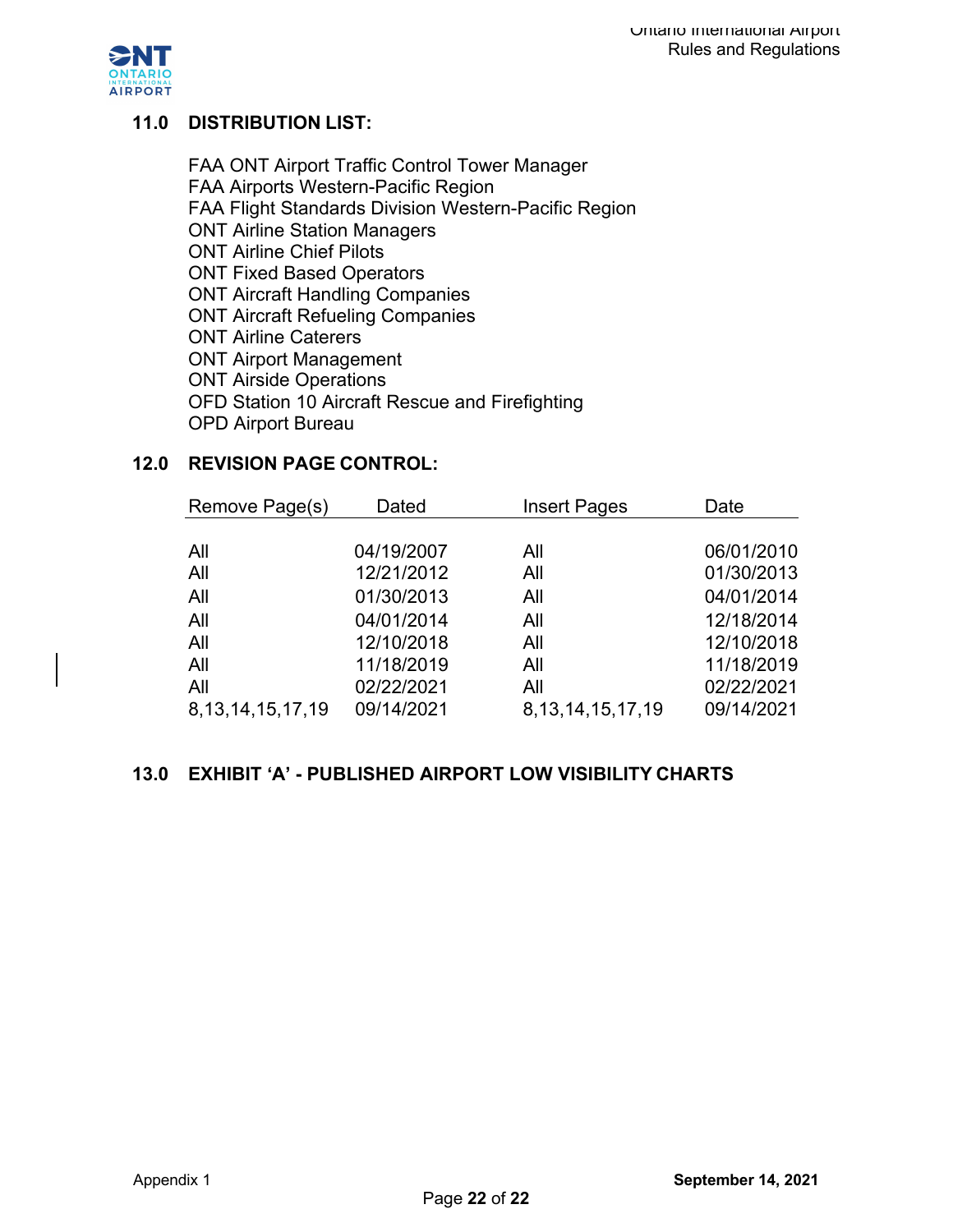

CHANGES: Twy C low vis route, labels.

C JEPPESEN, 2007, 2021. ALL RIGHTS RESERVED.